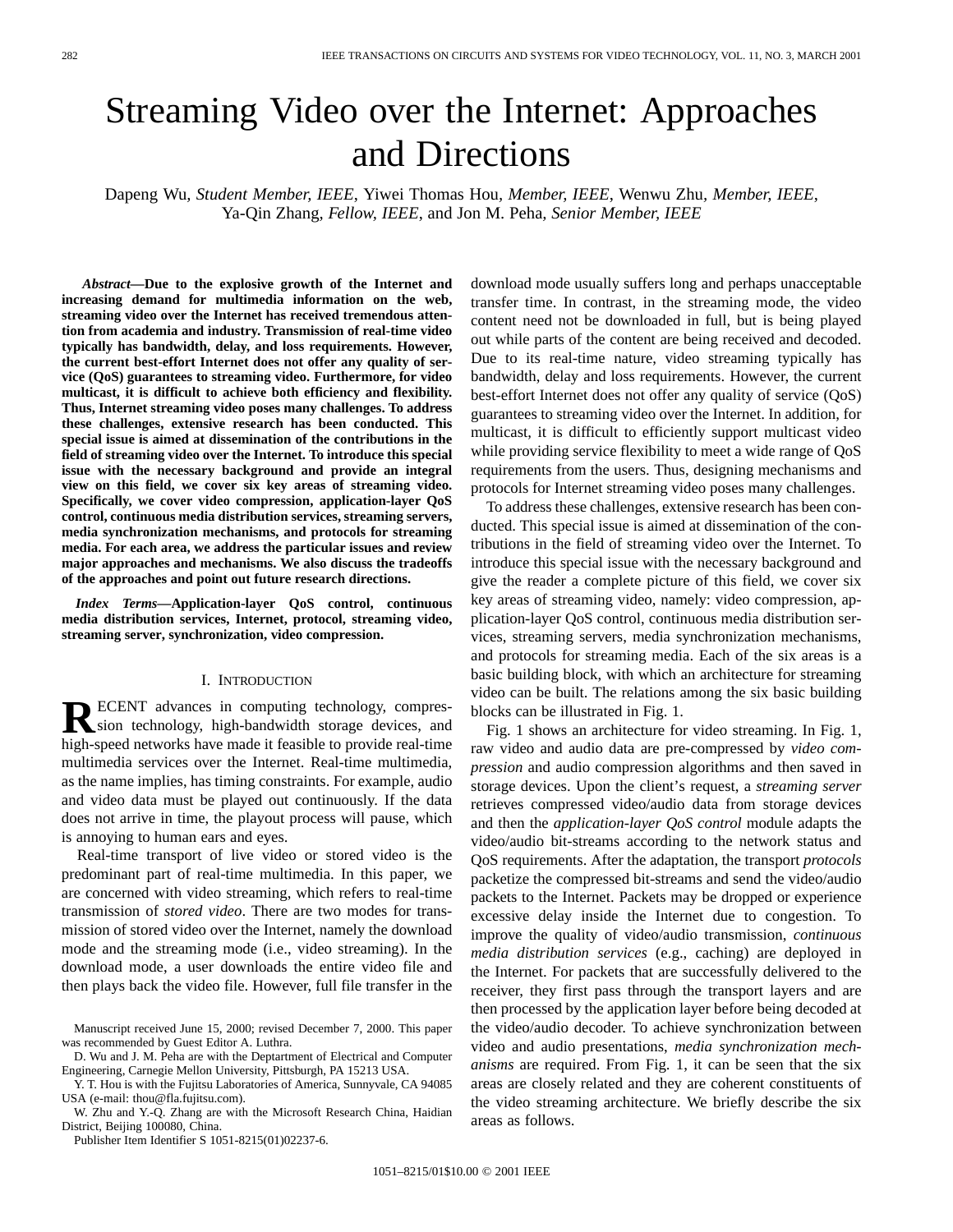

Fig. 1. Architecture for video streaming.

- 1) *Video compression:* Raw video must be compressed before transmission to achieve efficiency. Video compression schemes can be classified into two categories: scalable and nonscalable video coding. Since scalable video is capable of gracefully coping with the bandwidth fluctuations in the Internet [43], we are primarily concerned with scalable video coding techniques. We will also discuss the requirements imposed by streaming applications on the video encoder and decoder.
- 2) *Application-layer QoS control:* To cope with varying network conditions and different presentation quality requested by the users, various application-layer QoS control techniques have been proposed [17], [60], [66], [79]. The application-layer techniques include congestion control and error control. Their respective functions are as follows. Congestion control is employed to prevent packet loss and reduce delay. Error control, on the other hand, is to improve video presentation quality in the presence of packet loss. Error control mechanisms include forward error correction (FEC), retransmission, error-resilient encoding, and error concealment.
- 3) *Continuous media distribution services:* In order to provide quality multimedia presentations, adequate network support is crucial. This is because network support can reduce transport delay and packet loss ratio. Built on top of the Internet (IP protocol), continuous media distribution services are able to achieve QoS and efficiency for streaming video/audio over the best-effort Internet. Continuous media distribution services include network filtering, application-level multicast, and content replication.
- 4) *Streaming servers:* Streaming servers play a key role in providing streaming services. To offer quality streaming services, streaming servers are required to process multimedia data under timing constraints and support interactive control operations such as pause/resume, fast forward, and fast backward. Furthermore, streaming servers need to retrieve media components in a synchronous fashion. A streaming server typically consists

of three subsystems, namely, a communicator (e.g., transport protocols), an operating system, and a storage system.

- 5) *Media synchronization mechanisms:* Media synchronization is a major feature that distinguishes multimedia applications from other traditional data applications. With media synchronization mechanisms, the application at the receiver side can present various media streams in the same way as they were originally captured. An example of media synchronization is that the movements of a speaker's lips match the played-out audio.
- 6) *Protocols for streaming media:* Protocols are designed and standardized for communication between clients and streaming servers. Protocols for streaming media provide such services as network addressing, transport, and session control. According to their functionalities, the protocols can be classified into three categories: network-layer protocol such as Internet protocol (IP), transport protocol such as user datagram protocol (UDP), and session control protocol such as real-time streaming protocol (RTSP).

The remainder of this paper is devoted to the exposition of the above six areas. Section II discusses video compression techniques. In Section III, we present application-layer QoS control mechanisms for streaming video. Section IV describes continuous media distribution services. In Section V, we discuss key issues on design of streaming servers. Section VI presents various media synchronization mechanisms. In Section VII, we overview key protocols for streaming video. Section VIII summarizes this paper and points out future research directions.

# II. VIDEO COMPRESSION

Since raw video consumes a large amount of bandwidth, compression is usually employed to achieve transmission efficiency. In this section, we discuss various compression approaches and requirements imposed by streaming applications on the video encoder and decoder.

Basically, video compression schemes can be classified into two approaches: scalable and nonscalable video coding. For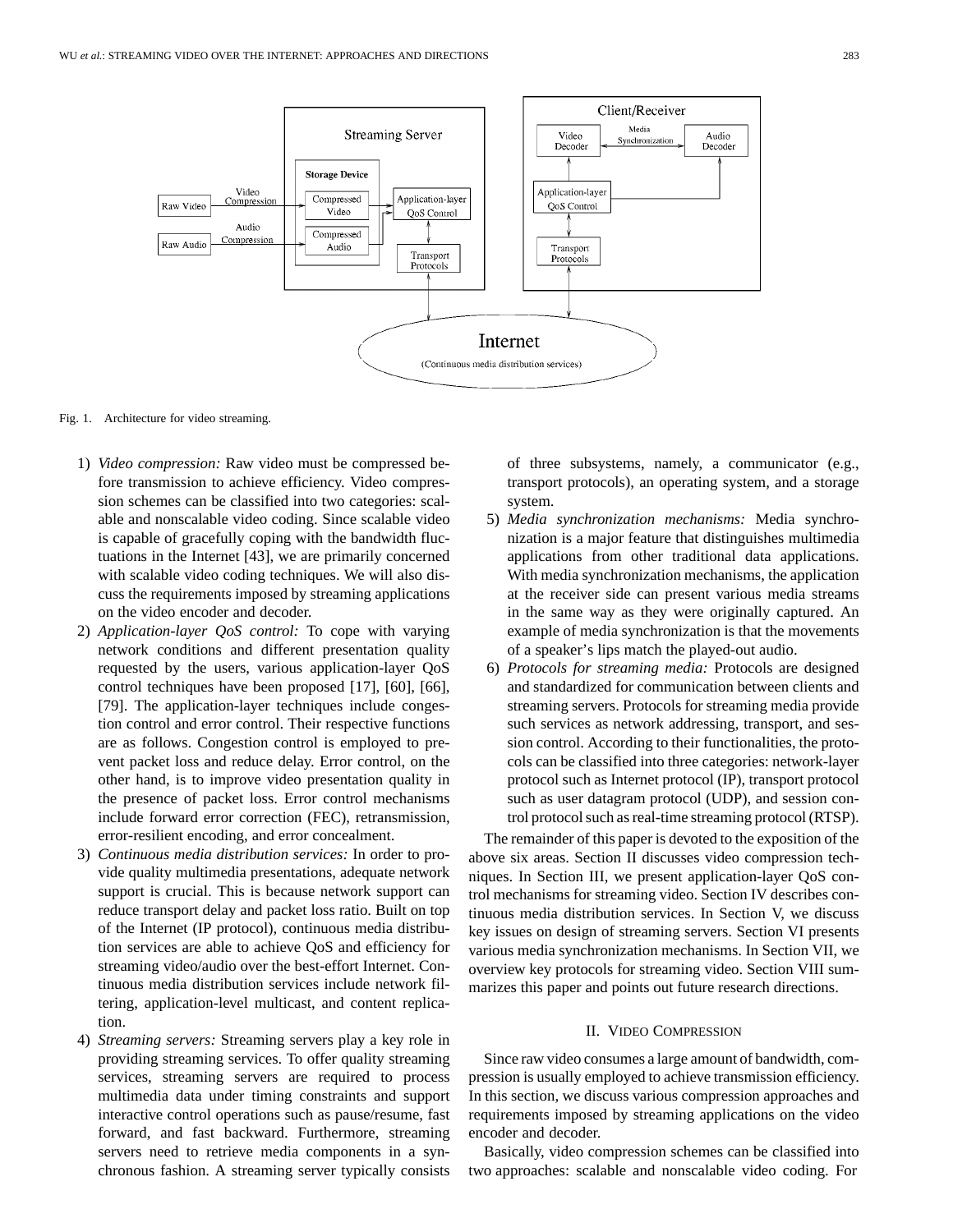

Fig. 2. (a) Nonscalable video encoder. (b) Nonscalable video decoder.



Fig. 3. (a) SNR-scalable encoder. (b) SNR-scalable decoder.

simplicity, we will only show the encoder and decoder in intra-mode1 and only use discrete cosine transform (DCT). For wavelet-based scalable video coding, please refer to [36], [62], [73], [74] and references therein.

A nonscalable video encoder [see Fig. 2(a)] generates one compressed bit-stream. In contrast, a scalable video encoder compresses a raw video sequence into multiple substreams [see Fig. 3(a)]. One of the compressed substreams is the base substream, which can be independently decoded and provide coarse visual quality. Other compressed substreams are enhancement substreams, which can only be decoded together with the base substream and can provide better visual quality. The complete bit-stream (i.e., combination of all the substreams) provides the highest quality. Specifically, compared with decoding the complete bit-stream [Fig. 4(a)], decoding the base substream or multiple substreams produces pictures with degraded quality [Fig. 4(b)], or a smaller image size [Fig. 4(c)], or a lower frame rate [Fig. 4(d)]. The scalabilities of quality, image sizes, or frame rates, are called SNR, spatial, or temporal scalability, respectively. These three scalabilities are basic scalable mechanisms. There can be combinations of the basic mechanisms, such as spatiotemporal scalability [27].



Fig. 4. Scalable video: (a) video frames reconstructed from the complete bit-stream; (b) video frames with degraded quality; (c) video frames with a smaller image size; and (d) video frames with a lower frame rate.

To provide more flexibility in meeting different demands of streaming (e.g., different access link bandwidths and different latency requirements), a new scalable coding mechanism, called fine granularity scalability (FGS), was proposed to MPEG-4 [37]–[39]. As shown in Fig. 5(a), an FGS encoder compresses a raw video sequence into two substreams, i.e., a base layer bit-stream and an enhancement bit-stream. Different from an SNR-scalable encoder, an FGS encoder uses bitplane coding2 to represent the enhancement stream (see Fig. 6). With bitplane coding, an FGS encoder is capable of achieving continuous rate control for the enhancement stream. This is because the enhancement bit stream can be truncated anywhere to achieve the target bit-rate.

A variation of FGS is progressive fine granularity scalability (PFGS) [72]. PFGS shares the good features of FGS, such as fine granularity bit-rate scalability and error resilience. Unlike FGS, which only has two layers, PFGS could have more than two layers. The essential difference between FGS and PFGS is that FGS only uses the base layer as a reference for motion prediction while PFGS uses multiple layers as references to reduce the prediction error, resulting in higher coding efficiency.

Next, we describe various requirements imposed by streaming applications on the video encoder and decoder and briefly discuss some techniques that address these requirements.

1) *Bandwidth:* To achieve acceptable perceptual quality, a streaming application typically has minimum bandwidth requirement. However, the current Internet does not provide bandwidth reservation to support this requirement. In addition, it is desirable for video streaming applications to employ congestion control to avoid congestion,

<sup>1</sup>Intra-mode coding refers to coding a video unit (e.g., a macroblock) without any reference to previously coded data.

<sup>2</sup>Bitplane coding uses embedded representations [60]. For example, a DCT coefficient can be represented by 7 bits (i.e., its value ranges from 0 to 127). There are 64 DCT coefficients. Each DCT coefficient has a most significant bit (MSB) and all the MSBs from the 64 DCT coefficients form Bitplane 0 (see Fig. 6). Similarly, all the second most-significant-bits form Bitplane 1.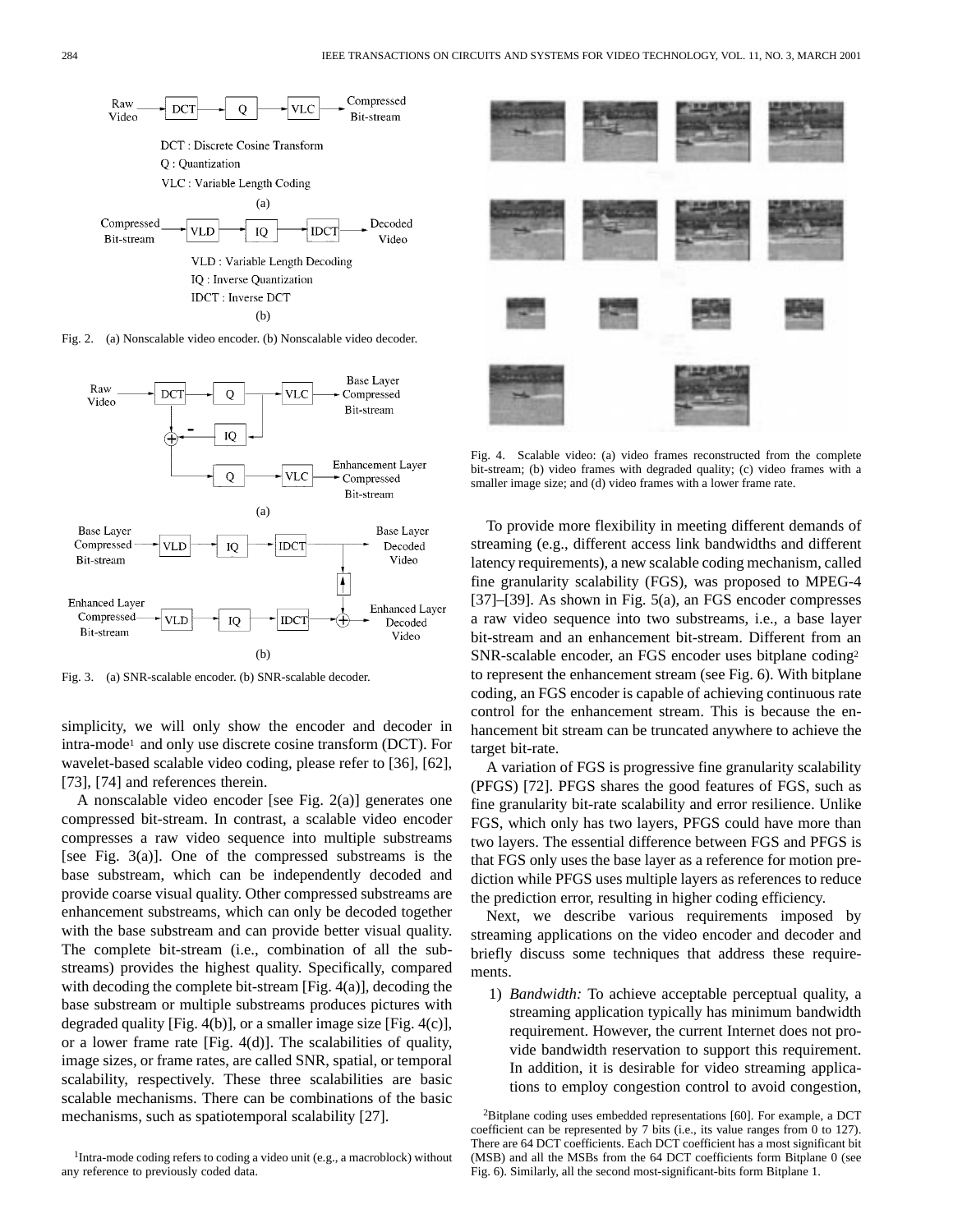which happens when the network is heavily loaded. For video streaming, congestion control takes the form of rate control; that is, adapting the sending rate to the available bandwidth in the network. Compared with nonscalable video, scalable video is more adaptable to the varying available bandwidth in the network.

- 2) *Delay:* Streaming video requires bounded end-to-end delay so that packets can arrive at the receiver in time to be decoded and displayed. If a video packet does not arrive in time, the playout process will pause, which is annoying to human eyes. A video packet that arrives beyond its delay bound (e.g. its playout time) is useless and can be regarded as lost. Since the Internet introduces time-varying delay, to provide continuous playout, a buffer at the receiver is usually introduced before decoding [13].
- 3) *Loss:* Packet loss is inevitable in the Internet and can damage pictures, which is displeasing to human eyes. Thus, it is desirable that a video stream be robust to packet loss. Multiple description coding is such a compression technique to deal with packet loss [68].
- 4) *Video-cassette-recorder (VCR) like function:* Some streaming applications require VCR-like functions such as stop, pause/resume, fast forward, fast backward, and random access. Lin *et al.* [40] proposed a dual-bit-stream least-cost scheme to efficiently provide VCR-like functionality for MPEG video streaming.
- 5) *Decoding complexity:* Some devices such as cellular phones and personal digital assistants (PDAs) require low power consumption. Therefore, streaming video applications running on these devices must be simple. In particular, low decoding complexity is desirable. To address this issue, Lin *et al.* [40] employed a least-cost scheme to reduce decoding complexity.

We have discussed various compression mechanisms and requirements imposed by streaming applications on the video encoder and decoder. Next, we present the application-layer QoS control mechanisms, which adapt the video bit-streams according to the network status and QoS requirements.

# III. APPLICATION-LAYER QoS CONTROL

The objective of application-layer QoS control is to avoid congestion and maximize video quality in the presence of packet loss. The application-layer QoS control techniques include congestion control and error control. These techniques are employed by the end systems and do not require any QoS support from the network.

We organize the rest of this section as follows. In Section III-A, we survey the approaches for congestion control. Section III-B describes mechanisms for error control.

# *A. Congestion Control*

Bursty loss and excessive delay have a devastating effect on video presentation quality, and they are usually caused by network congestion. Thus, congestion-control mechanisms at end systems are necessary to help reducing packet loss and delay.



Fig. 5. (a) FGS encoder. (b) FGS decoder.



Fig. 6. Bitplanes of enhancement DCT coefficients.



Fig. 7. (a) Unicast video distribution using multiple point-to-point connections. (b) Multicast video distribution using point-to-multipoint transmission.

Typically, for streaming video, congestion control takes the form of rate control [71]. Rate control attempts to minimize the possibility of network congestion by matching the rate of the video stream to the available network bandwidth. Next, we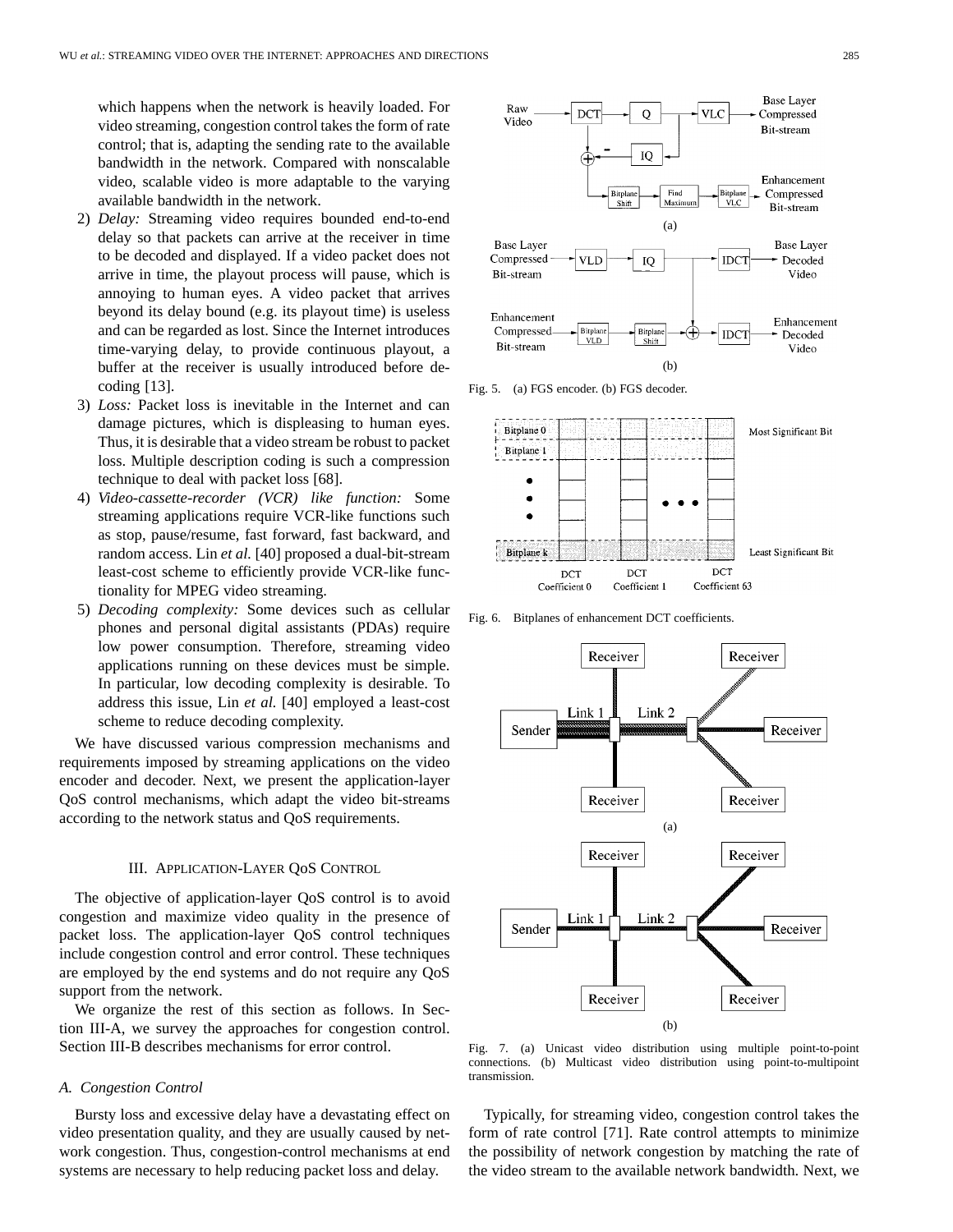present various approaches for rate control in Section III-A-1 and describe an associated technique called rate shaping in Section III-A-2.

*1) Rate Control:* Rate control is a technique used to determine the sending rate of video traffic based on the estimated available bandwidth in the network. Existing rate-control schemes can be classified into three categories: source-based, receiver-based, and hybrid rate control, which are presented as follows.

*Source-Based Rate Control:* Under the source-based rate control, the sender is responsible for adapting the video transmission rate. Typically, feedback is employed by source-based rate-control mechanisms. Based upon the feedback information about the network, the sender could regulate the rate of the video stream. The source-based rate control can be applied to both unicast [see Fig. 7(a)] [70] and multicast [see Fig. 7(b)] [4].

For unicast video, existing source-based rate-control mechanisms follow two approaches: probe-based and model-based approach [71].

The probe-based approach is based on probing experiments. Specifically, the source probes for the available network bandwidth by adjusting the sending rate in a way that could maintain the packet loss ratio p below a certain threshold  $P_{th}$  [70]. There are two ways to adjust the sending rate: 1) additive increase and multiplicative decrease [70] and 2) multiplicative increase and multiplicative decrease [64].

The model-based approach is based on a throughput model of a transmission control protocol (TCP) connection. Specifically, the throughput of a TCP connection can be characterized by the following formula [20]:

$$
\lambda = \frac{1.22 \times MTU}{RTT \times \sqrt{p}} \tag{1}
$$

where

- $\lambda$ throughput of a TCP connection;
- *MTU* (maximum transit unit) is the packet size used by the connection;
- *RTT* round-trip time for the connection;

 $\overline{p}$ packet loss ratio experienced by the connection.

Under the model-based rate control, (1) is used to determine the sending rate of the video stream. Thus, the video connection could avoid congestion in a similar way to that of TCP and it can compete fairly with TCP flows. For this reason, the model-based rate control is also called "TCP-friendly" rate control [20].

For multicast under the source-based rate control, the sender uses a single channel to transport video to the receivers [see Fig. 7(b)]. Such multicast is called "single-channel multicast". For single-channel multicast, only the probe-based rate control can be employed [4].

Single-channel multicast is efficient since all the receivers share one channel. However, single-channel multicast is unable to provide flexible services to meet the different demands from receivers with various access link bandwidth. In contrast, if multicast video were to be delivered through individual unicast streams, the bandwidth efficiency is low, but the services could be differentiated since each receiver can negotiate the parameters of the services with the source. Unicast and single-channel



Fig. 8. Tradeoff between efficiency and flexibility.

multicast are two extreme cases shown in Fig. 8. To achieve good tradeoff between bandwidth efficiency and service flexibility for multicast video, receiver-based and hybrid rate-control were proposed.

*Receiver-Based Rate-Control:* Under the receiver-based rate control, the receivers regulate the receiving rate of video streams by adding/dropping channels while the sender does not participate in rate control [71]. Typically, receiver-based rate control is used in multicasting scalable video, where there are several layers in the scalable video and each layer corresponds to one channel in the multicast tree.

Similar to the source-based rate control, the existing receiverbased rate-control mechanisms follow two approaches: probebased and model-based approach. The basic probe-based rate control consists of two parts [43].

- 1) When no congestion is detected, a receiver probes for the available bandwidth by joining a layer/channel, resulting in an increase of its receiving rate. If no congestion is detected after the joining, the join-experiment is successful. Otherwise, the receiver drops the newly added layer.
- 2) When congestion is detected, a receiver drops a layer (i.e., leaves a channel), resulting in a reduction of its receiving rate.

Unlike the probe-based approach, which implicitly estimates the available network bandwidth through probing experiments, the model-based approach uses explicit estimation for the available network bandwidth. The model-based approach is also based on (1).

*Hybrid Rate-Control:* Under the hybrid rate-control, the receivers regulate the receiving rate of video streams by adding/dropping channels, while the sender also adjusts the transmission rate of each channel based on feedback from the receivers. Examples of hybrid rate control include the destination set grouping [10] and a layered multicast scheme [29].

*2) Rate Shaping:* The objective of rate shaping is to match the rate of a pre-compressed video bitstream to the target rate constraint [17]. A rate shaper (or filter), which performs rate shaping, is required for the source-based rate control (see Fig. 9). This is because the stored video may be pre-compressed at a certain rate, which may not match the available bandwidth in the network.

There are many types of filters, such as codec filter, frame-dropping filter, layer-dropping filter, frequency filter, and re-quantization filter [75], which are described as follows.

A *codec filter* is to decompress and compress a video stream. It is commonly used to perform transcoding between different compression schemes. Depending on the compression scheme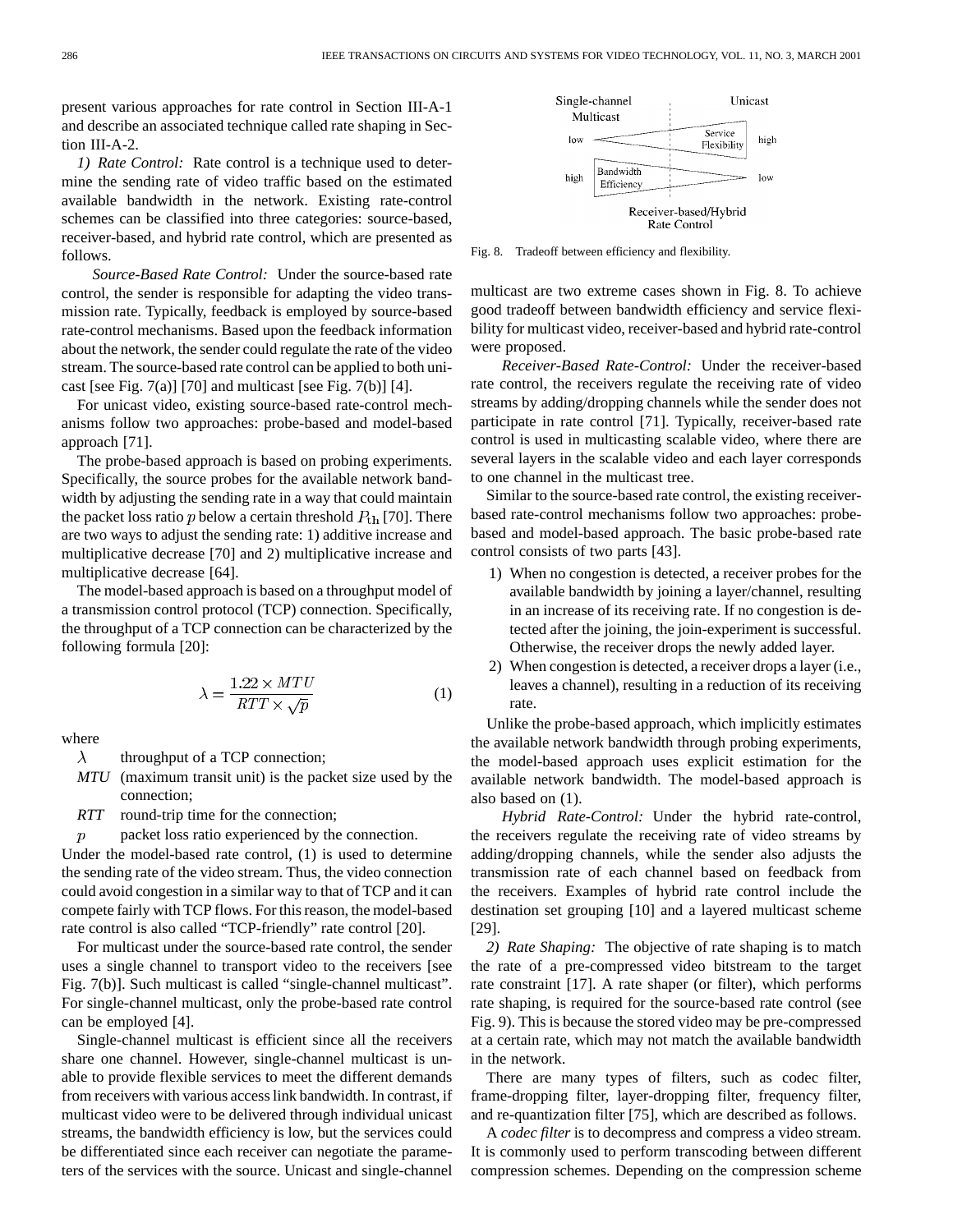

Fig. 9. Architecture for source-based rate control.

used, transcoding could be simplified without full decompression and recompression.

A *frame-dropping filter* can distinguish the frame types (e.g., I-, P-, and B-frame in MPEG) and drop frames according to importance. For example, the dropping order would be first B-frames, then P-frames, and finally I-frames. The frame-dropping filter is used to reduce the data rate of a video stream by discarding a number of frames and transmitting the remaining frames at a lower rate. The frame-dropping filter could be used at the source [80] or used in the network (see Section IV-A).

A *layer-dropping filter* can distinguish the layers and drop layers according to importance. The dropping order is from the highest enhancement layer down to the base layer.

A *frequency filter* performs operations on the compression layer. Specifically, it operates in the frequency domain (i.e., DCT coefficients). Frequency filtering mechanisms include low-pass filtering, color reduction filtering and color-to-monochrome filtering. Low-pass filtering is to discard the DCT coefficients of the higher frequencies. A color-reduction filter performs the same operation as a low-pass filter except that it only operates on the chrominance information in the video stream. A color-to-monochrome filter removes all color information from the video stream. In MPEG, this is done by replacing each chrominance block with an empty block. Unlike the frame-dropping filter, the frequency filter reduces the bandwidth without affecting the frame rate. Its cost is reduction in presentation quality of the resulting frame.

A *re-quantization filter* performs operations on the compression layer (i.e., DCT coefficients). The filter first extracts the DCT coefficients from the compressed video stream through techniques like dequantization, then it re-quantizes the DCT coefficients with a larger quantization step, resulting in rate reduction.

In sum, the purpose of congestion control is to avoid congestion. On the other hand, packet loss is inevitable in the Internet and may have significant impact on perceptual quality. This prompts the need to design mechanisms to maximize video presentation quality in the presence of packet loss. Error control is such a mechanism, which will be presented next.

# *B. Error Control*

Error control mechanisms include FEC, retransmission, error-resilient encoding and error concealment, which are described in Sections III-B-1to III-B-4, respectively.

*1) FEC:* The principle of FEC is to add redundant information so that original message can be reconstructed in the presence of packet loss. Based on the kind of redundant information to be added, we classify existing FEC schemes into three categories: channel coding, source coding-based FEC, and joint source/channel coding [71].

For Internet applications, channel coding is typically used in terms of block codes. Specifically, a video stream is first chopped into segments, each of which is packetized into  $k$ packets; then, for each segment, a block code (e.g., Tornado code [1]) is applied to the  $k$  packets to generate an  $n$ -packet block, where  $n > k$ . To perfectly recover a segment, a user only needs to receive any  $k$  packets in the  $n$ -packet block.

Source coding-based FEC (SFEC) is a recently devised variant of FEC for Internet video [5]. Like channel coding, SFEC also adds redundant information to recover from loss. For example, the *th packet contains the*  $*n*$ *th group-of-blocks* (GOB) and redundant information about the  $(n - 1)$ th GOB, which is a compressed version of the  $(n - 1)$ th GOB with larger quantizer.

Joint source/channel coding is an approach to optimal rate allocation between source coding and channel coding [71].

*2) Delay-Constrained Retransmission:* Retransmission is usually dismissed as a method to recover lost packets in real-time video since a retransmitted packet may miss its play-out time. However, if the one-way trip time is short with respect to the maximum allowable delay, a retransmission-based approach (called delay-constrained retransmission) is a viable option for error control.

For unicast, the receiver can perform the following delay-constrained retransmission scheme.

When the receiver detects the loss of packet  $N$ 

if 
$$
(T_c + RTT + D_s < T_d(N))
$$
  
send the request for packet N to the send

send the request for packet  $N$  to the sender

where

 $T_c\,$ current time;

*RTT* estimated round-trip time;

 $D_{s}$ a slack term;

 $T_d(N)$  time when packet N is scheduled for display.

The slack term  $D_s$  may include tolerance of error in estimating *RTT*, the sender's response time, and the receiver's decoding delay. The timing diagram for receiver-based control is shown in Fig. 10, where  $D_s$  is only the receiver's decoding delay. It is clear that the objective of the delay-constrained retransmission is to suppress requests of retransmissions that will not arrive in time for display.

*3) Error-Resilient Encoding:* The objective of error-resilient encoding is to enhance robustness of compressed video to packet loss. The standardized error-resilient encoding schemes include resynchronization marking, data partitioning,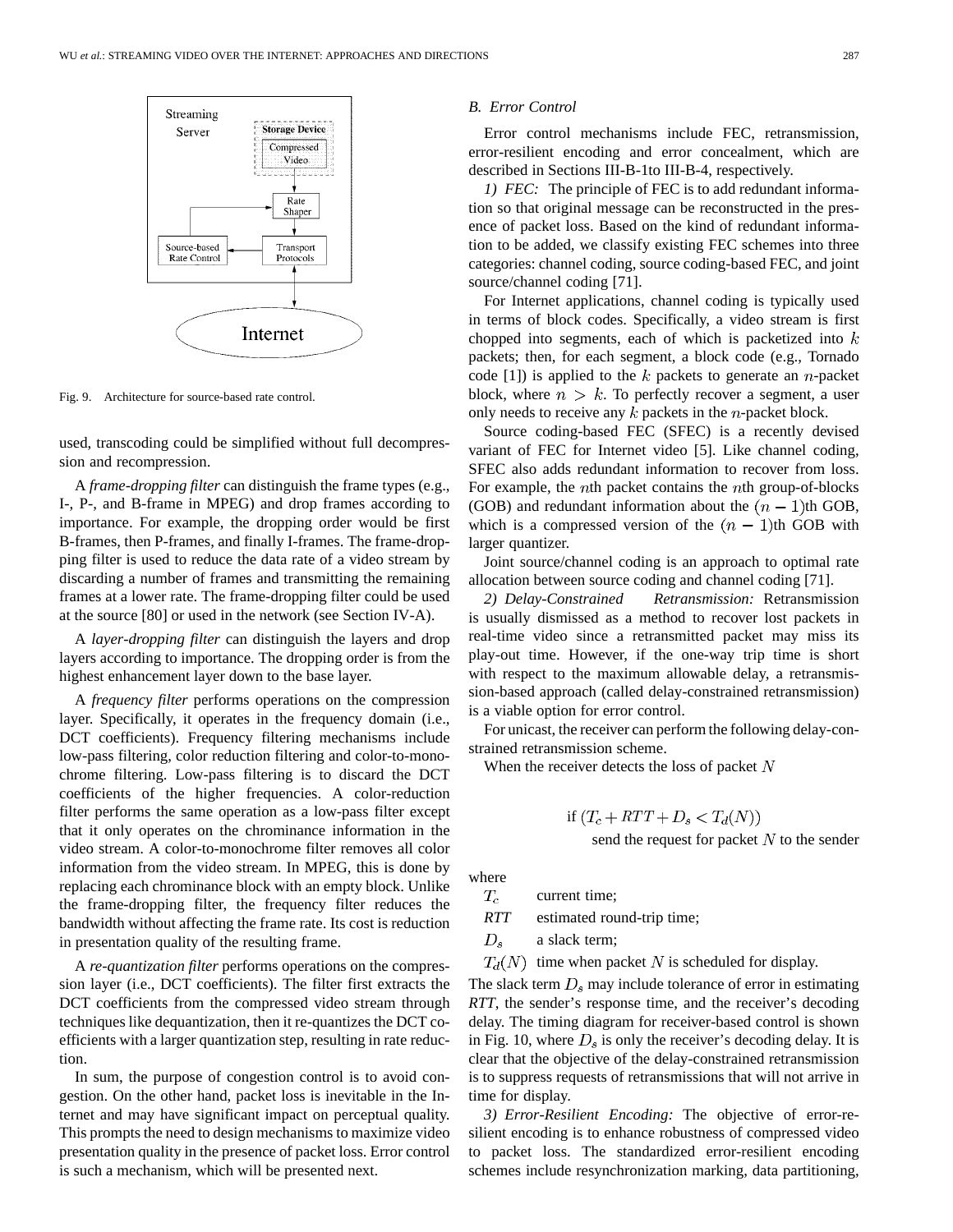

Fig. 10. Timing diagram for receiver-based control.



and data recovery [33]. However, resynchronization marking, data partitioning, and data recovery are targeted at error-prone environments like wireless channels and may not be applicable to the Internet environment. For video transmission over the Internet, the boundary of a packet already provides a synchronization point in the variable-length coded bit-stream at the receiver side. On the other hand, since a packet loss may cause the loss of all the motion data and its associated shape/texture data, mechanisms such as resynchronization marking, data partitioning, and data recovery may not be useful for Internet video applications. Therefore, we will not present the standardized error-resilient tools. Instead, we present multiple description coding (MDC) [47], [68], which is promising for robust Internet video transmission.

With MDC, a raw video sequence is compressed into multiple streams (referred to as descriptions) as follows: each description provides acceptable visual quality; more combined descriptions provide a better visual quality. The advantages of MDC are:

- *robustness to loss:* even if a receiver gets only one description (other descriptions being lost), it can still reconstruct video with acceptable quality;
- *enhanced quality:* if a receiver gets multiple descriptions, it can combine them together to produce a better reconstruction than that produced from any one of them.

However, the advantages come with a cost. To make each description provide acceptable visual quality, each description must carry sufficient information about the original video. This will reduce the compression efficiency compared to conventional single description coding (SDC). In addition, although more combined descriptions provide a better visual quality, a certain degree of correlation between the multiple descriptions has to be embedded in each description, resulting in further reduction of the compression efficiency. Further investigation is needed to find a good tradeoff between the compression efficiency and the reconstruction quality from one description.

*4) Error Concealment:* Error-resilient encoding is executed by the source to enhance robustness of compressed video before packet loss actually happens (this is called preventive approach). On the other hand, error concealment is performed by the receiver when packet loss has already occurred (this is called reactive approach). Specifically, error concealment is employed by the receiver to conceal the lost data and make the presentation less displeasing to human eyes.

Fig. 11. Filters placed inside the network.

There are two basic approaches for error concealment, namely, spatial and temporal interpolation. In spatial interpolation, missing pixel values are reconstructed using neighboring spatial information. In temporal interpolation, the lost data is reconstructed from data in the previous frames. Typically, spatial interpolation is used to reconstruct the missing data in intra-coded frames, while temporal interpolation is used to reconstruct the missing data in inter-coded frames.

In recent years, numerous error-concealment schemes have been proposed in the literature (refer to [69] for a good survey). Examples include maximally smooth recovery [67], projection onto convex sets [58], and various motion vector and coding mode recovery methods such as motion compensated temporal prediction [25].

So far, we have reviewed various application-layer QoS control techniques. These techniques are employed by the end systems and do not require any QoS support from the network. If the network is able to support QoS for video streaming, the performance can be further enhanced. In the next section, we present network QoS support mechanisms, which are based on the best-effort Internet.

# IV. CONTINUOUS MEDIA DISTRIBUTION SERVICES

In order to provide quality multimedia presentations, adequate support from the network is critical. This is because network support can reduce transport delay and packet loss ratio. Streaming video and audio are classified as continuous media because they consist of a sequence of media quanta (such as audio samples or video frames), which convey meaningful information only when presented in time. Built on top of the Internet (IP protocol), continuous media distribution services are designed with the aim of providing QoS and achieving efficiency for streaming video/audio over the best-effort Internet. Continuous media distribution services include network filtering, application-level multicast, and content replication, which are presented in Sections IV-A to IV-C, respectively.

# *A. Network Filtering*

As a congestion-control technique, network filtering aims to maximize video quality during network congestion. As described in Section III-A-2, the filter at the video server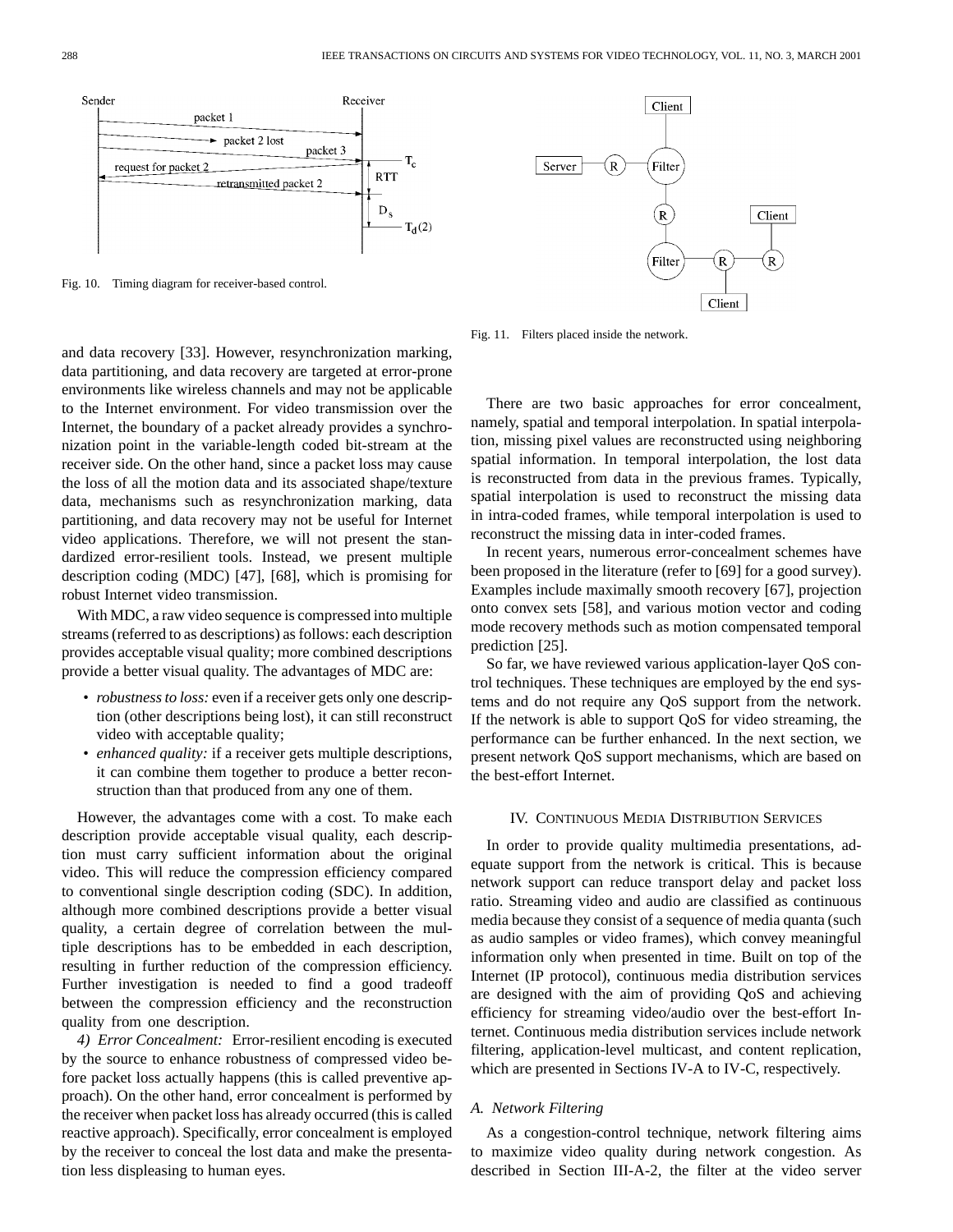

Fig. 12. System model of network filtering.

can adapt the rate of video streams according to the network congestion status. However, the video server may be too busy to handle the computation required to adapt each unicast video stream. Hence, the service providers may like to place filters in the network [32]. Fig. 11 illustrates an example of placing filters in the network. The nodes labeled "R" denote routers that have no knowledge of the format of the media streams and may randomly discard packets. The "Filter" nodes receive the client's requests and adapt the stream sent by the server accordingly. This solution allows the service provider to place filters on the nodes that connect to network bottlenecks. Furthermore, multiple filters can be placed along the path from a server to a client.

To illustrate the operations of filters, a system model is depicted in Fig. 12 [32]. The model consists of the server, the client, at least one filter, and two virtual channels between them. Of the two virtual channels, one is for control and the other is for data. The same channels exist between any pair of filters. The control channel is bi-directional, which can be realized by TCP connections. The model shown in Fig. 12 allows the client to communicate with only one host (the last filter), which will either forward the requests or act upon them. The operations of a filter on the data plane include: 1) receiving video stream from server or previous filter and 2) sending video to client or next filter at the target rate. The operations of a filter on the control plane include: 1) receiving requests from client or next filter; 2) acting upon requests; and 3) forwarding the requests to its previous filter.

Typically, frame-dropping filters (see Section III-A-2) are used as network filters. The receiver can change the bandwidth of the media stream by sending requests to the filter to increase or decrease the frame dropping rate. To facilitate decisions on whether the filter should increase or decrease the bandwidth, the receiver continuously measures the packet loss ratio  $p$ . Based on the packet loss ratio, a rate-control mechanism can be designed as follows [32]. If the packet loss ratio is higher than a threshold  $\alpha$ , the client will ask the filter to increase the frame dropping rate. If the packet loss ratio is less than another threshold  $\beta$  ( $\beta < \alpha$ ), the receiver will ask the filter to reduce the frame dropping rate.

The advantages of using frame-dropping filters inside the network include the following.

1) *Improved video quality:* For example, when a video stream flows from an upstream link with larger available bandwidth to a downstream link with smaller available bandwidth, use of a frame-dropping filter at the connection point (between the upstream link and the downstream link) could help improve the video quality. This is because the filter understands the format of the media stream and can drop packets in a way that gracefully degrades the stream's quality instead of corrupting the flow outright.

2) *Bandwidth efficiency:* This is because the filtering can help to save network resources by discarding those frames that are late.

## *B. Application-Level Multicast*

The Internet's original design, while well suited for point-to-point applications like e-mail, file transfer, and Web browsing, fails to effectively support large-scale content delivery like streaming-media multicast. In an attempt to address this shortcoming, a technology called "IP multicast" was proposed [14]. As an extension to the IP layer, IP multicast is capable of providing efficient multipoint packet delivery. To be specific, the efficiency is achieved by having one and only one copy of the original IP packet (sent by the multicast source) be transported along any physical path in the IP multicast tree. However, with a decade of research and development, there are still many barriers in deploying IP multicast. These problems include scalability, network management, deployment, and support for higher layer functionality (e.g., error, flow, and congestion control). To address these issues, an application-level multicast mechanism was proposed [19].

The application-level multicast is aimed at building a multicast service on top of the Internet. It enables independent content delivery service providers (CSPs), Internet service providers (ISPs), or enterprises to build their own Internet multicast networks and interconnect them into larger, world-wide "media multicast networks." That is, the media multicast networks could support "peering relationships" at the application level or the streaming-media/content layer, where "content backbones" interconnect service providers. Hence, much as the Internet is built from an interconnection of networks enabled through IP-level peering relationships among ISPs, the media multicast networks can be built from an interconnection of content-distribution networks enabled through application-level peering relationships among various sorts of service providers, e.g., traditional ISPs, CSPs, and application service providers (ASPs).

We briefly describe the operation of the media multicast networks as follows. In the media multicast networks, each multicast-capable node (called MediaBridge [19]) performs routing at the application layer. In addition, each MediaBridge is interconnected with one or more neighboring MediaBridge through explicit configuration, which defines the application-level overlay topology. Collectively, the MediaBridges in a media multicast network employ a distributed application-level multicast routing algorithm to determine the optimal virtual paths for propagating content throughout the network. When the underlying network fails or becomes overly congested, the media multicast network automatically and dynamically re-routes content via alternate paths according to application-level routing policies. In addition, MediaBridges dynamically subscribe to multicast content when and only when a downstream client requests it. This capability ensures that one and only one copy of the multicast content flows across any physical or virtual path independent of the number of downstream clients, resulting in savings of network bandwidth.

The advantage of the application-level multicast is that it breaks the barriers such as scalability, network management,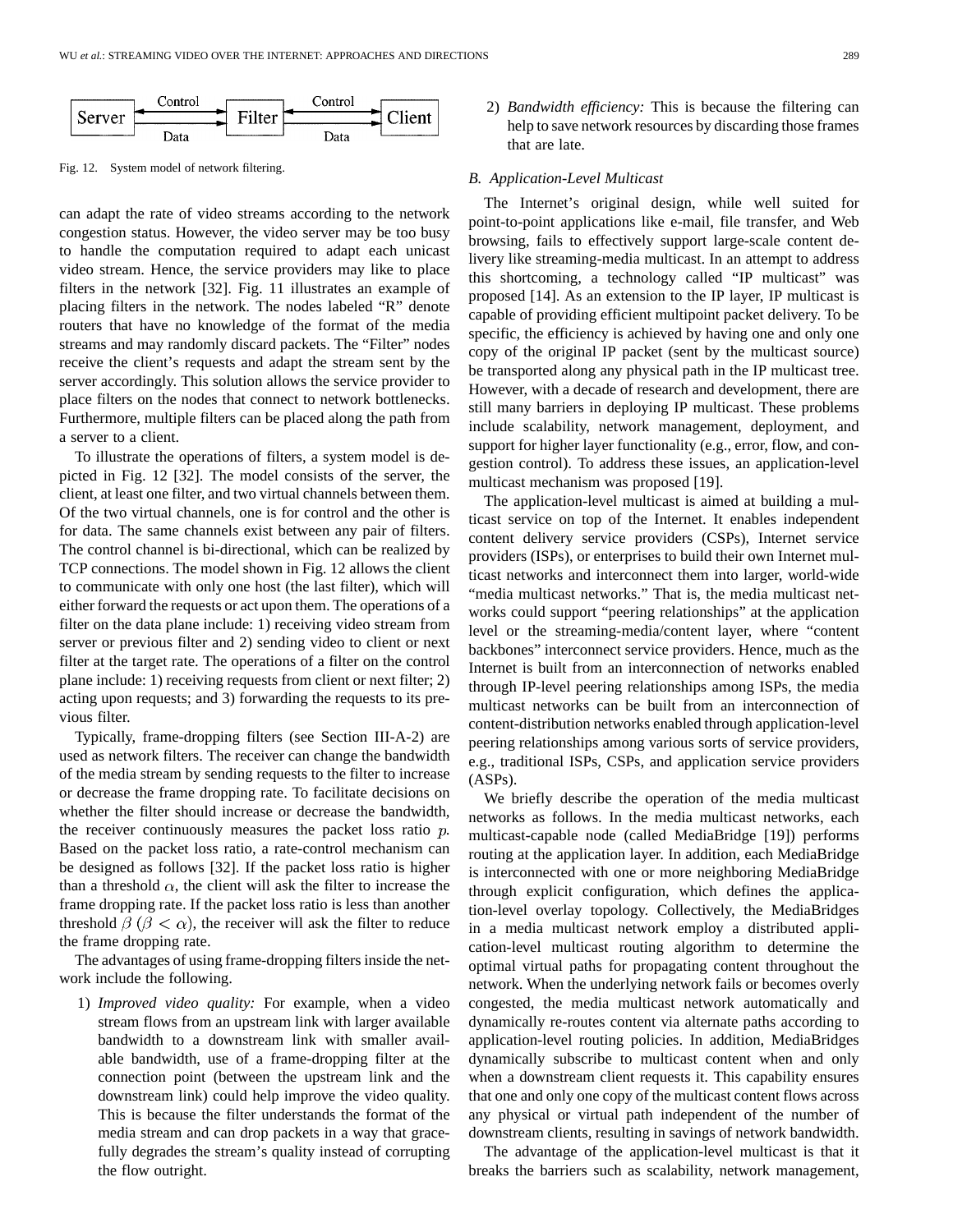support for congestion control, which have prevented ISPs from establishing "IP multicast" peering arrangements.

## *C. Content Replication*

An important technique for improving scalability of the media delivery system is content/media replication. The content replication takes two forms, namely, caching and mirroring, which are deployed by publishers, CSPs and ISPs. Both caching and mirroring seek to place content closer to the clients and both share the following advantages:

- 1) reduced bandwidth consumption on network links;
- 2) reduced load on streaming servers;
- 3) reduced latency for clients;
- 4) increased availability.

Mirroring is to place copies of the original multimedia files on other machines scattered around the Internet. That is, the original multimedia files are stored on the main server while copies of the original multimedia files are placed on the duplicate servers. In this way, clients can retrieve multimedia data from the nearest duplicate server, which gives the clients the best performance (e.g., lowest latency). Mirroring has some disadvantages. Currently, mechanisms for establishing dedicated mirrors are expensive, *ad hoc*, and slow. In addition, establishing a mirror on an existing server, while cheaper, is still an *ad hoc* and administratively complex process. Finally, there is no standard way to make scripts and server setup easily transferable from one server to another.

Caching, which is based on the belief that different clients will load many of the same contents, makes local copies of contents that the clients retrieve. Typically, clients in a single organization retrieve all contents from a single local machine, called a cache. The cache retrieves a video file from the origin server, storing a copy locally and then passing it on to the client who requests it. If a client asks for a video file which the cache has already stored, the cache will return the local copy rather than going all the way to the origin server where the video file resides. In addition, cache sharing and cache hierarchies allow each cache to access files stored at other caches so that the load on the origin server can be reduced and network bottlenecks can be alleviated [8], [18].

Most of the techniques for caching are targeted at generic web objects. Some recent work demonstrated that caching strategies that are specific to particular types of objects can help improve the overall performance [44]. For this reason, many efforts have been contributed along this direction [49], [54], [76], [81]. A trivial extension of caching techniques to video is to store complete video sequences in the cache. However, such an approach may not be applicable due to the large volume of video data and possibly limited cache space on a proxy server. Instead, it was shown that even a few cached frames can contribute to significant improvement in performance [44]. Miao and Ortega [44] proposed two video-caching strategies, initial caching and selective caching, which store part of the video stream on the cache. They demonstrated that selective caching can maximize the robustness of the video stream against network congestion while not violating the limited decoder buffer size.

To increase the cache hit rate and reduce latency experienced by the clients, Kermode [35] proposed to use "hints" to assist the cache in scheduling data retrieval (e.g., prefetch and replacement of the cache content). The hints can be classified into two categories: content hints and application hints. Content hints are provided by the content's sender while application hints are provided by the receiving application. Content hints describe the data and the way it is delivered. For example, the content hints can inform receiving caches about when an object's data can be deleted from the cache. Application hints describe the receiving application's needs for the object's data. An instance of application hints is to describe the application's needs for data in the immediate future so that the cache can prefetch data for the application. In addition, for the multicast scenario, content and application hints can be used by the cache to determine which multicast channels should be joined, when the join should occur, and for how long the cache should listen.

# V. STREAMING SERVERS

Streaming servers play a key role in providing streaming services. To offer quality streaming services, streaming servers are required to process multimedia data under timing constraints in order to prevent artifacts (e.g., jerkiness in video motion and pops in audio) during playback at the clients. In addition, streaming servers also need to support VCR-like control operations, such as stop, pause/resume, fast forward, and fast backward. Furthermore, streaming servers have to retrieve media components in a synchronous fashion. For example, retrieving a lecture presentation requires synchronizing video and audio with lecture slides.

A streaming server typically consists of the following three subsystems.

- 1) *Communicator:* A communicator involves the application layer and transport protocols implemented on the server (shown in Fig. 1). Through a communicator, the clients can communicate with a server and retrieve multimedia contents in a continuous and synchronous manner. We have addressed the application layer in Section III and will address transport protocols in Section VII.
- 2) *Operating system:* Different from traditional operating systems, an operating system for streaming services needs to satisfy real-time requirements for streaming applications.
- 3) *Storage system:* A storage system for streaming services has to support continuous media storage and retrieval.

In this section, we are primarily concerned with operating system support and storage systems for streaming media, which will be presented in Sections V-A and V-B, respectively.

# *A. Real-Time Operating System*

The operating system shields the computer hardware from all other software. The operating system offers various services related to the essential resources, such as the CPU, main memory, storage, and all input and output devices. In the following sections, we discuss the unique issues of real-time operating systems and review the associated approaches to the problems introduced by streaming services. Specifically, Sec-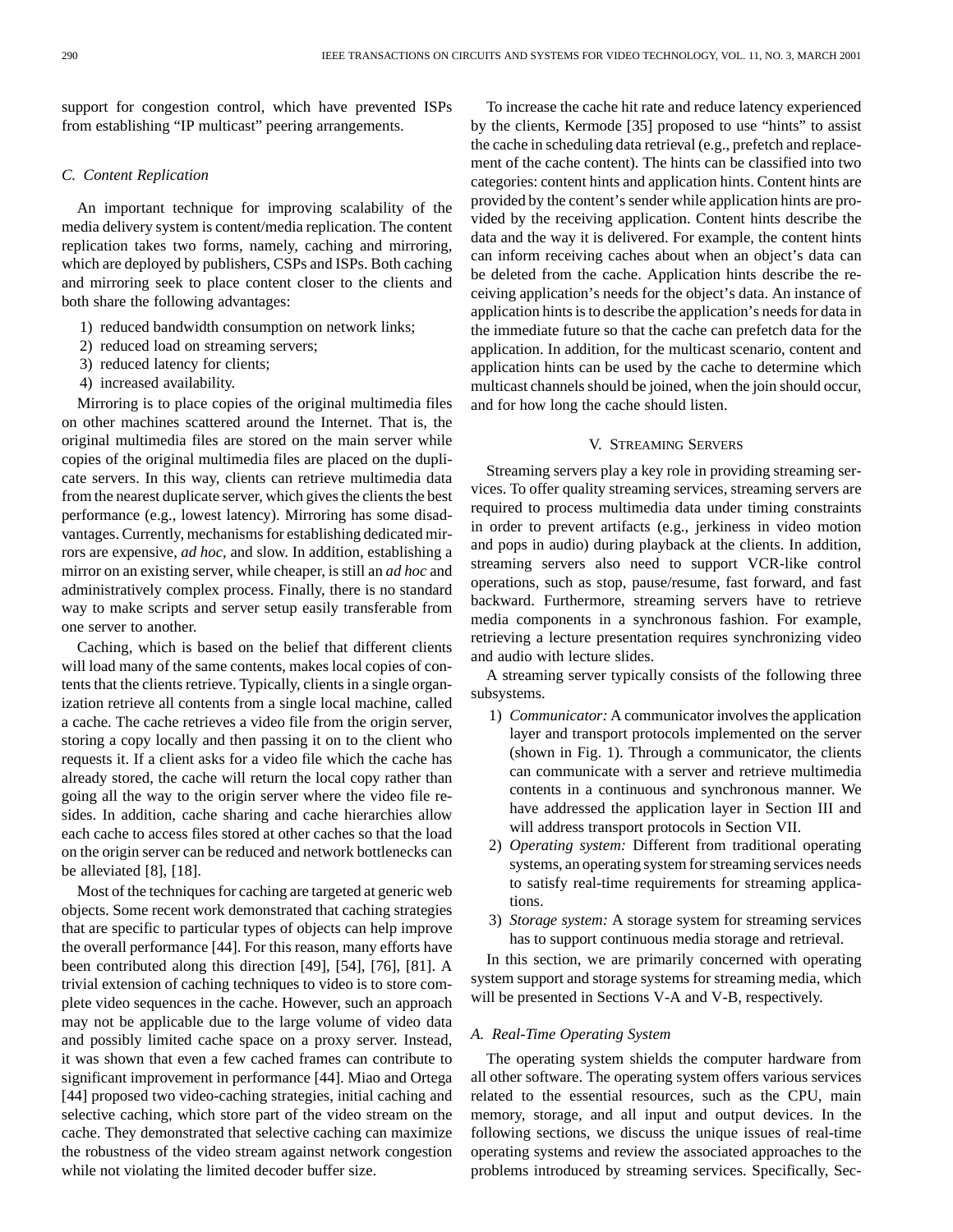

Fig. 13. EDF versus rate-monotonic scheduler.

tion V-A1) shows how process management takes into account the timing requirements imposed by streaming media and apply appropriate scheduling methods; Section V-A2) describes how to manage resources to accommodate timing requirements; Section V-A3) discusses the issues on file management.

*1) Process Management:* Process management deals with the main processor resource [57]. The process manager maps each single process onto the CPU resource according to a specified scheduling policy such that all processes can meet their requirements.

To fulfill the timing requirements of continuous media, the operating system must use real-time scheduling techniques. Most attempts to solve real-time scheduling problems are variations of two basic algorithms for multimedia systems: earliest deadline first (EDF) [42] and rate-monotonic scheduling [12]. In EDF scheduling, each task is assigned a deadline and the tasks are processed in the order of increasing deadlines. In rate-monotonic scheduling, each task is assigned a static priority according to its request rate.3 Specifically, the task with the shortest period (or the highest rate) gets the highest priority, and the task with the longest period (or the lowest rate) gets the lowest priority. Then the tasks are processed in the order of priorities.

Both EDF and rate-monotonic scheduling are preemptive; that is, the schedulers can preempt the running task and schedule the new task for the processor based on its deadline/priority. The execution of the interrupted task will resume at a later time. The difference between EDF and rate-monotonic scheduling is as follows. EDF scheduler is based on one-priority task queue and the processor runs the task with the earliest deadline. On the other hand, a rate-monotonic scheduler is a static-priority scheduler with multiple-priority task queues. That is, the tasks in the lower priority queue cannot be executed until all the tasks in the higher priority queues are served. In the example of Fig. 13, there are two task sequences. The high rate sequence is Task 1 to Task 8; the low rate sequence is Task A to Task D. As shown in Fig. 13, in rate-monotonic scheduling, Task 2 preempts Task A since Task 2 has a higher priority; on the other hand, in EDF, Task 2 does not preempt Task A since Task A and Task 2 have the same deadlines  $(dA = d2)$ . It is clear that a rate-monotonic scheduler is more prone to task switching than EDF. In general, the rate-monotonic algorithm ensures that all deadlines will be met if the processor utilization is under 69% [12]; the EDF algorithm can achieve 100% utilization of processor, but may not guarantee the processing of some tasks during overload periods.

*2) Resource Management:* Resources in a multimedia server include CPUs, memories, and storage devices. Since resources are limited, a multimedia server can only serve a limited number of clients with requested QoS. Therefore, resource management is required to manage resources so as to accommodate timing requirements. Resource management involves admission control and resource allocation. Specifically, before admitting a new client, a multimedia server must perform admission control test to decide whether a new connection can be admitted without violating performance guarantees already committed to existing connections. If a connection is accepted, the resource manager allocates resources required to meet the QoS for the new connection.

Admission control algorithms can be classified into two categories: deterministic admission control [22] and statistical admission control [65]. Deterministic admission control algorithms provide hard guarantees to clients while statistical admission control algorithms provide statistical guarantees to clients (i.e., the continuity requirements of at least a fixed percentage of media units are ensured to be met). The advantages of deterministic admission control are simplicity and strict assurance of quality; its limitation is lower utilization of server resources. In contrast to this, statistical admission control improves the utilization of server resources by exploiting the human perceptual tolerances as well as the differences between the average and the worst-case performance characteristics of a multimedia server [65].

Corresponding to admission control algorithms, resource allocation schemes can be either deterministic or statistical. Deterministic resource allocation schemes make reservations for the worst case, e.g., reserving bandwidth for the longest processing time and the highest rate that a task might ever need. On the other hand, statistical resource allocation schemes achieve higher utilization by allowing temporary overload and a small percentage of QoS violations.

*3) File Management:* The file system provides access and control functions for file storage and retrieval [23]. There are two basic approaches to supporting continuous media in file systems. In the first approach, the organization of files on disks remains as it is for discrete data (i.e., a file is not scattered across several disks), with the necessary real-time support provided

<sup>3</sup>Assume that each task is periodic.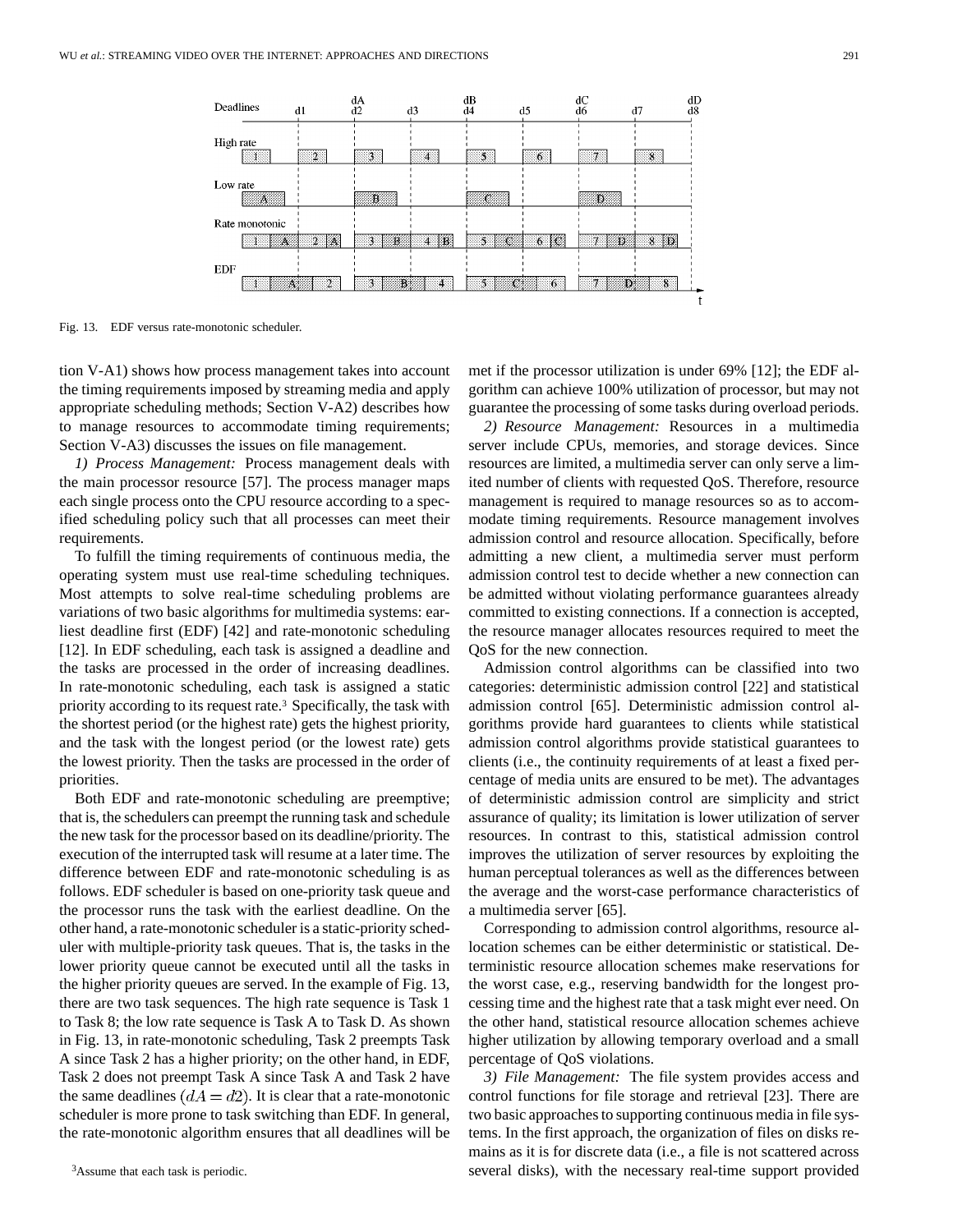

Fig. 14. Data striped in multiple disks and accessed in parallel.

through special disk-scheduling algorithms and enough buffer capacity to avoid jitter. The second approach is to organize audio and video files on distributed storage like disk arrays. Under the second approach, the disk throughput can be improved by scattering/striping each audio/video file across several disks (described later in Section V-B) and disk seek-times can be reduced by disk-scheduling algorithms.

Traditional disk-scheduling algorithms such as first-comefirst-serve and SCAN [15], [61] do not provide real-time guarantees. Hence, many disk-scheduling algorithms have been proposed to address this issue. These include SCAN-EDF [48], grouped sweeping scheduling (GSS) [77], and dynamic circular SCAN (DC-SCAN) [30], which are described as follows.

- a) The SCAN-EDF combines the seek optimization of the traditional disk-scheduling method SCAN [15] and the real-time guarantees of the EDF mechanism. Note that the EDF mechanism in disk scheduling is nonpreemptive, which is different from the preemptive EDF scheme used in process management.
- b) The grouped sweeping scheduling divides the set of  $n$ streams into  $g$  groups; groups can be formed in such a way that all streams belonging to the same group have similar deadlines. Individual streams within a group are served according to SCAN.
- c) DC-SCAN employs a circular SCAN [56] service order so as to minimize disk seek overhead and variations in inter-service time, resulting in high throughput. It reduces start-up delay by dynamically adapting the circular SCAN service order.

As a result, the three algorithms, SCAN-EDF, GSS and DC-SCAN, can improve continuous media data throughput and meet real-time requirements imposed by continuous media.

Another function that needs to be supported by file management is interactive control, such as pause/resume, fast forward, and fast backward. The pause/resume operations pose a significant challenge to the design of efficient buffer management schemes because they interfere with the sharing of a multimedia stream among different viewers. This issue is still under study. The fast-forward and fast-backward operations can be implemented either by playing back media at a higher rate than normal or by continuing playback at the normal rate while skipping



Fig. 15. Disk-based video storage.



Fig. 16. Hierarchical storage.

some data. Since the former approach can significantly increase the data rate, its direct implementation is impractical. The latter approach, on the other hand, needs to be carefully designed if inter-data dependencies are present (for example, P frames and B frames depend on I frames in MPEG) [9]. As a result, for streaming MPEG video, entire group of pictures (GOPs) have to be skipped during fast-forward operations, and the viewer sees normal resolution video with gaps, which is acceptable.

# *B. Storage System*

There are several challenging issues on designing storage systems for multimedia, such as high throughput, large capacity and fault-tolerance [23], which we discuss as follows.

*Increase throughput with data striping.* If an entire video file is stored on one disk, the number of concurrent accesses to that file are limited by the throughput of that disk. This dictates the number of clients that are viewing the same video file. To overcome this limitation, data striping was proposed [55]. Under data striping schemes, a multimedia file is scattered across multiple disks and the disk array can be accessed in parallel. An example of data striping is shown in Fig. 14, where Block 1, 2 and 3 of File A can be read in parallel, resulting in increased throughput. An important issue in design of a data-striping scheme is to balance the load of most heavily loaded disks to avoid overload situations while keeping latency small. The designers have to trade off load balance with low latency since load balance and low latency are two conflicting objectives [55]. Note that data striping is different from file replication (an expensive way to increase throughput) in that data striping allows only one copy of a video file stored on disks while file replication allows multiple copies of a video file stored on disks.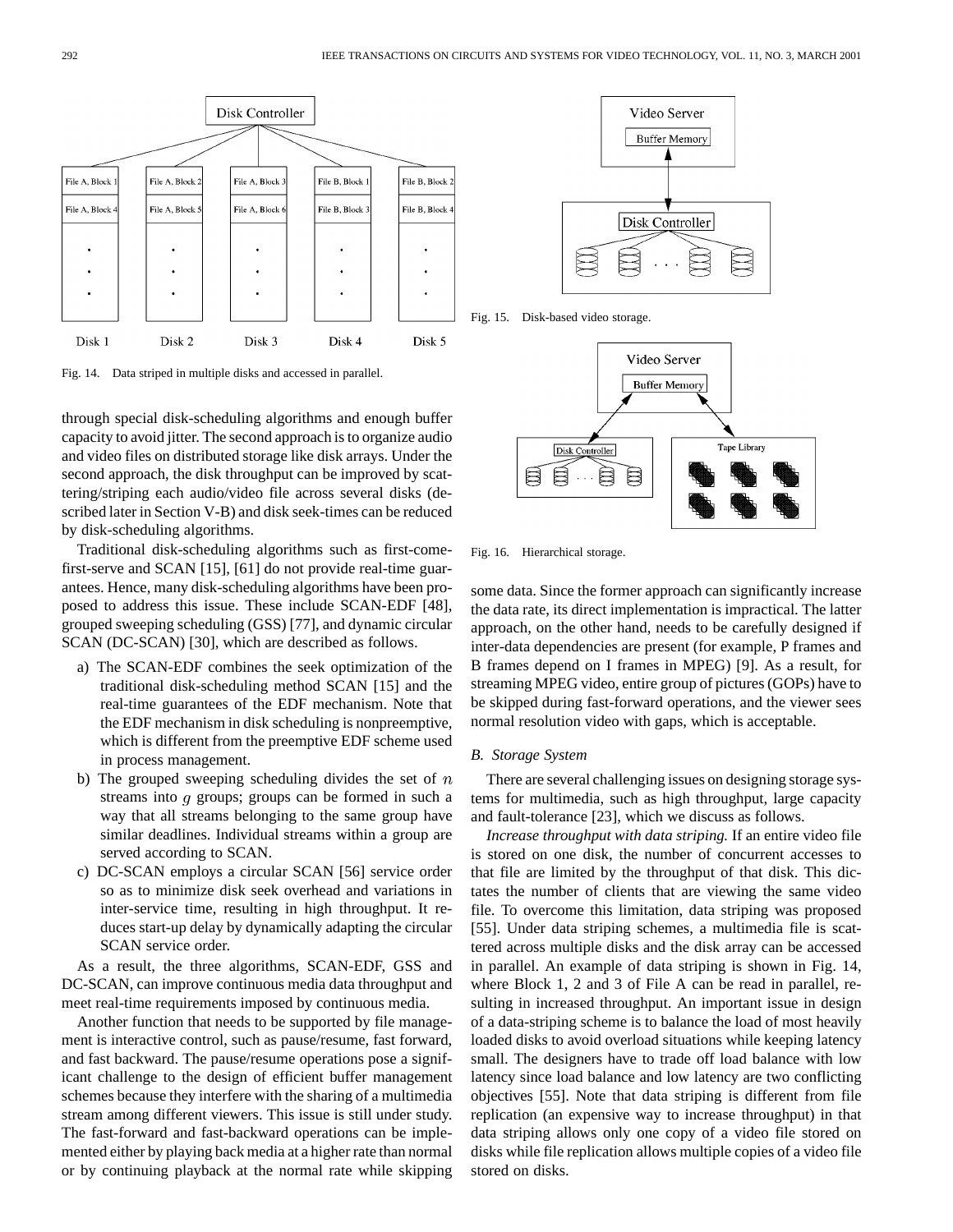*Increase capacity with tertiary and hierarchical storage.* The introduction of multiple disks can increase the storage capacity as shown in Fig. 15. However, the cost for large archives (e.g., with 40 Tbyte storage requirement) is prohibitively high if a large number of disks are used for storage. To keep the storage cost down, tertiary storage (e.g., an automated tape library or CD-ROM jukebox) must be added.

To reduce the overall cost, a hierarchical storage architecture (shown in Fig. 16) is typically used. Under the hierarchical storage architecture, only a fraction of the total storage is kept on disks while the major remaining portion is kept on a tertiary tape system. Specifically, frequently requested video files are kept on disks for quick access; the remainder resides in the automated tape library.

To deploy streaming services at a large scale, a storage area network (SAN) architecture was proposed (shown in Fig. 17) [16], [28]. An SAN can provide high-speed data pipes between storage devices and hosts at far greater distances than conventional host-attached small-computer-systems-interface (SCSI). The connections in an SAN can be direct links between specific storage devices and individual hosts, through fiber-channel arbitrated loop (FC-AL) connections; or the connections in an SAN can form a matrix through a fiber channel switch. With these high-speed connections, an SAN is able to provide a many-to-many relationship between heterogeneous storage devices (e.g., disk arrays, tape libraries, and optical storage arrays), and multiple servers and storage clients.

Another approach to deploying large-scale storage is network attached storage (NAS) (shown in Fig. 18) [26]. Different from SAN, an NAS equipment can attach to a local area network (LAN) or a wide area network (WAN) directly. This is because an NAS equipment includes a file system such as network file system (NFS) and can run on Ethernet, asynchronous transfer mode (ATM), and fiber distributed data interface (FDDI). The protocols that NAS uses include hypertext transfer protocol (HTTP), NFS, TCP, UDP, and IP. The main differences between NAS and SAN are summarized in Table I. On the other hand, both NAS and SAN achieve data separation from the application server so that storage management can be simplified. Specifically, both NAS and SAN have the following advantages over the traditional storage: 1) simplification of storage management by centralizing storage; 2) scalability; and 3) fault tolerance.

*Fault tolerance.* In order to ensure uninterrupted service even in the presence of disk failures, a server must be able to reconstruct lost information. This can be achieved by using redundant infoffrmation. The redundant information could be either parity data generated by error-correcting codes like FEC or duplicate data on separate disks. That is, there are two fault-tolerant techniques: error-correcting (i.e., parity-encoding) [2], [46], [63] and mirroring [45]. Parity data adds a small storage overhead but requires synchronization of reads and additional processing time to decode lost information. In contrast, mirroring does not require synchronization of reads or additional processing time to decode lost information, which significantly simplifies design and implementation of video servers. However, mirroring incurs at least twice as much storage volume as in the nonfault-tolerant case. As a result, there is a tradeoff between reliability and



Fig. 17. SAN-based server and storage architecture for large-scale deployment.



Fig. 18. Network-attached storage architecture for large-scale deployment.

TABLE I DIFFERENCES BETWEEN SAN AND NAS

|      | Networking technologies   Protocols |                          |
|------|-------------------------------------|--------------------------|
| SAN. | Fiber channel                       | <b>Encapsulated SCSI</b> |
|      | NAS   Ethernet, ATM, FDDI           | HTTP, NFS, TCP, UDP, IP  |

complexity (cost). A recent study [21] shows that, for the same degree of reliability, mirroring-based schemes always outperform parity-based schemes in terms of per-stream cost, as well as restart latency after disk failure.

To summarize, we have addressed various issues in streaming server design and presented important techniques for efficient, scalable and reliable storage and retrieval of multimedia files. In the next section, we discuss synchronization mechanisms for streaming media.

# VI. MEDIA SYNCHRONIZATION

A major feature that distinguishes multimedia applications from other traditional data applications is the integration of various media streams that must be presented in a synchronized fashion. For example, in distance learning, the presentation of slides should be synchronized with the commenting audio stream (see Fig. 19). Otherwise, the current slide being displayed on the screen may not correspond to the lecturer's explanation heard by the students, which is annoying. With media synchronization, the application at the receiver side can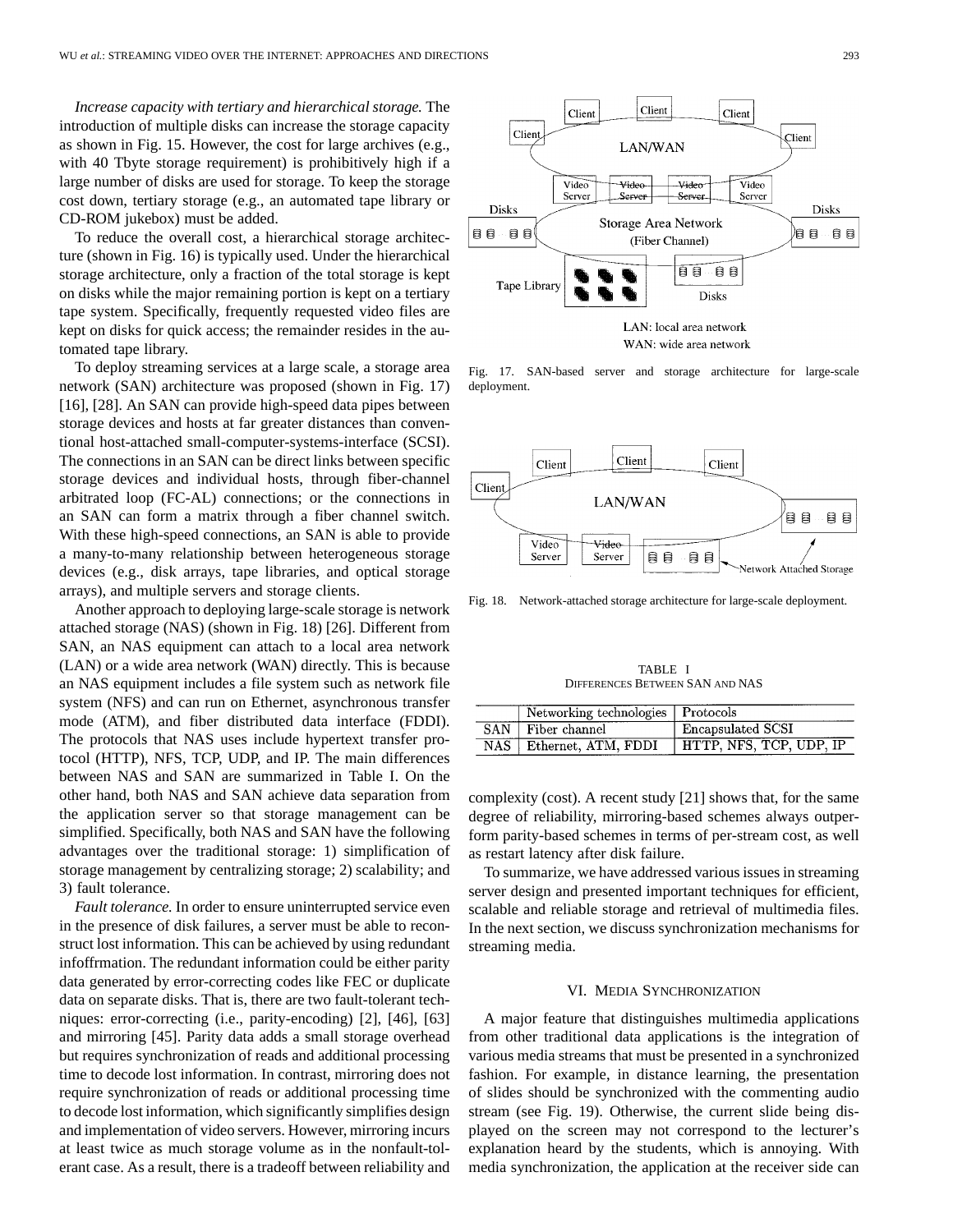present the media in the same way as they were originally captured.

Media synchronization refers to maintaining the temporal relationships within one data stream and between various media streams. There are three levels of synchronization, namely, intra-stream, inter-stream, and inter-object synchronization. The three levels of synchronization correspond to three semantic layers of multimedia data as follows [57].

- 1) *Intra-stream synchronization:* The lowest layer of continuous media or time-dependent data (such as video and audio) is the media layer. The unit of the media layer is logical data unit such as a video/audio frame, which adheres to strict temporal constraints to ensure acceptable user perception at playback. Synchronization at this layer is referred to as intra-stream synchronization, which maintains the continuity of logical data units. Without intra-stream synchronization, the presentation of the stream may be interrupted by pauses or gaps.
- 2) *Inter-stream synchronization:* The second layer of timedependent data is the stream layer. The unit of the stream layer is a whole stream. Synchronization at this layer is referred to as inter-stream synchronization, which maintains temporal relationships among different continuous media. Without inter-stream synchronization, skew between the streams may become intolerable. For example, users could be annoyed if they notice that the movements of the lips of a speaker do not correspond to the presented audio.
- 3) *Inter-object synchronization:* The highest layer of a multimedia document is the object layer, which integrates streams and time-independent data such as text and still images. Synchronization at this layer is referred to as inter-object synchronization. The objective of inter-object synchronization is to start and stop the presentation of the time-independent data within a tolerable time interval, if some previously defined points of the presentation of a time-dependent media object are reached. Without interobject synchronization, for example, the audience of a slide show could be annoyed if the audio is commenting one slide while another slide is being presented.

Media streams may lose synchronization after moving from the server to the client. As shown in Fig. 1, there are many components along the path which transports data from its storage site to the user. Specifically, the server retrieves data from the storage device and sends that data into the network; the network transports the data to the client; the client reads the data from its network interface and presents it to the user; operating systems and protocols allow these systems to run and do their work. Each of these components on the transport path performs a certain task and affects the data in a different way. They all inevitably introduce delays and delay variations in either predictable or unpredictable manners. In particular, the delay introduced in the network is typically unpredictable due to the best-effort nature of the Internet. The incurred delays and delay variations could disrupt intra-media, inter-media, and inter-object synchronization. Therefore, media synchronization mechanisms are required to ensure proper rendering of the multimedia presentation at the client.

|                | Slide 1 | Slide 2 | Slide 3 | Slide 4 |  |  |
|----------------|---------|---------|---------|---------|--|--|
|                |         |         |         |         |  |  |
|                |         |         |         |         |  |  |
| Audio sequence |         |         |         |         |  |  |

Fig. 19. Synchronization between the slides and the commenting audio stream.

The essential part of any media synchronization mechanism is the specifications of the temporal relations within a medium and between the media. The temporal relations can be specified either automatically or manually. In the case of audio/video recording and playback, the relations are specified automatically by the recording device. In the case of presentations that are composed of independently captured or otherwise created media, the temporal relations have to be specified manually (with human's support). The manual specification can be illustrated by the design of a slide show: the designer selects the appropriate slides, creates an audio object and defines the units of the audio stream where the slides have to be presented (see Fig. 19).

The methods that are used to specify the temporal relations include interval-based, axes-based, control flow-based, and event-based specifications [3]. A widely used specification method for continuous media is axes-based specifications or time-stamping: at the source, a stream is time-stamped to keep temporal information within the stream and with respect to other streams; at the destination, the application presents the streams according to their temporal relation.

Besides specifying the temporal relations, it is desirable that synchronization be supported by each component on the transport path. For example, the servers store large amount of data in such a way that retrieval is quick and efficient to reduce delay; the network provides sufficient bandwidth, and delay and jitter introduced by the network are tolerable to the multimedia applications; the operating systems and the applications provide real-time data processing (e.g., retrieval, re-synchronization, and display). However, real-time support from the network is not available in the current Internet. Hence, most synchronization mechanisms are implemented on the end systems. These synchronization mechanisms can be either preventive or corrective [34].

Preventive mechanisms are designed to minimize synchronization errors as data is transported from the server to the user. In other words, preventive mechanisms attempt to minimize latencies and jitters. These mechanisms involve disk-reading scheduling algorithms, network transport protocols, operating systems, and synchronization schedulers. Disk-reading scheduling is the process of organizing and coordinating the retrieval of data from the storage devices. Network transport protocols provide means for maintaining synchronization during data transmission over the Internet. Operating systems achieve the precise control of timing constraints by using EDF or rate monotonic scheduling. A synchronization scheduler can use the synchronization specifications for a presentation to create a schedule for the delivery of the media streams to the client by the servers (delivery schedule) and the presentation of these media streams to the user by the client application (presentation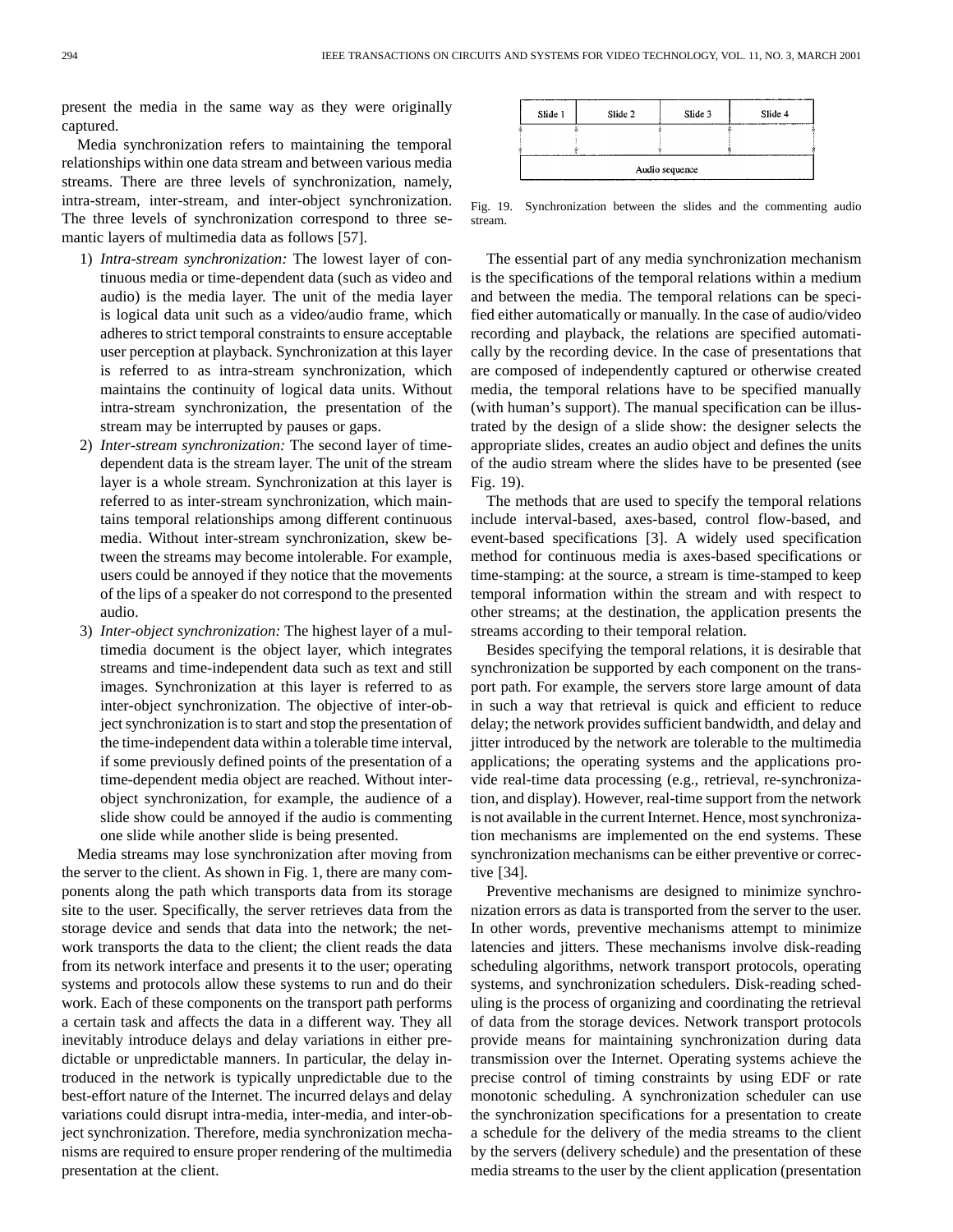schedule). This scheduler can be centralized (entirely located at the client) or distributed (the delivery scheduling functionalities are shared among the servers and the client).

Corrective mechanisms are designed to recover synchronization in the presence of synchronization errors. Synchronization errors are unavoidable, since the Internet introduces random delay, which destroys the continuity of the media stream by incurring gaps and jitters during data transmission. Therefore, certain compensations (i.e., corrective mechanisms) at the receiver are necessary when synchronization errors occur. An example of corrective mechanisms is the stream synchronization protocol (SSP) [24]. In SSP, the concept of an "intentional delay" is used by the various streams in order to adjust their presentation time to recover from network delay variations. The operations of SSP are described as follows. At the client side, units that control and monitor the client-end of the data connections compare the real arrival times of data with the ones predicted by the presentation schedule and notify the scheduler of any discrepancies. These discrepancies are then compensated by the scheduler, which delays the display of data that are "ahead" of other data, allowing the late data to "catch up".

In sum, media synchronization is one of the key issues in the design of media streaming services. A great deal of effort has been contributed to the synchronization area. So far, we have described the synchronization concepts, requirements and approaches. For more information on media synchronization, please refer to [3], [57] and references therein.

#### VII. PROTOCOLS FOR STREAMING VIDEO

Quite a few protocols have been designed and standardized for communication between clients and streaming servers. According to their functionalities, the protocols directly related to Internet streaming video can be classified into the following three categories.

- 1) *Network-layer protocol* provides basic network service support such as network addressing. The IP serves as the network-layer protocol for Internet video streaming.
- 2) *Transport protocol* provides end-to-end network transport functions for streaming applications. Transport protocols include UDP, TCP, real-time transport protocol (RTP), and real-time control protocol (RTCP). UDP and TCP are lower-layer transport protocols while RTP and RTCP [51] are upper-layer transport protocols, which are implemented on top of UDP/TCP (see Fig. 20).
- 3) *Session control protocol* defines the messages and procedures to control the delivery of the multimedia data during an established session. The RTSP [53] and the session initiation protocol (SIP) [31] are such session control protocols.

To illustrate the relationship among the three types of protocols, we depict the protocol stacks for media streaming in Fig. 20. For the data plane, at the sending side, the compressed video/audio data is retrieved and packetized at the RTP layer. The RTP-packetized streams provide timing and synchronization information, as well as sequence numbers. The RTP-packetized streams are then passed to the UDP/TCP layer and the

Fig. 20. Protocol stacks for media streaming.

IP layer. The resulting IP packets are transported over the Internet. At the receiver side, the media streams are processed in the reversed manner before their presentations. For the control plane, RTCP packets and RTSP packets are multiplexed at the UDP/TCP layer and move to the IP layer for transmission over the Internet.

The rest of this section is organized as follows. In Section VII-A, we discuss transport protocols for streaming media. Section VII-B describes the session control protocols, i.e., RTSP and SIP.

#### *A. Transport Protocols*

The transport protocol family for media streaming includes UDP, TCP, RTP, and RTCP protocols [41]. UDP and TCP provide basic transport functions while RTP and RTCP run on top of UDP/TCP.

UDP and TCP protocols support such functions as multiplexing, error control, congestion control, or flow control. These functions can be briefly described as follows. First, UDP and TCP can multiplex data streams from different applications running on the same machine with the same IP address. Second, for the purpose of error control, TCP and most UDP implementations employ the checksum to detect bit errors. If a single or multiple bit-errors are detected in the incoming packet, the TCP/UDP layer discards the packet so that the upper layer (e.g., RTP) will not receive the corrupted packet. On the other hand, different from UDP, TCP uses retransmission to recover lost packets. Therefore, TCP provides reliable transmission while UDP does not. Third, TCP employs congestion control to avoid sending too much traffic, which may cause network congestion. This is another feature that distinguishes TCP from UDP. Lastly, TCP employs flow control to prevent the receiver buffer from overflowing while UDP does not have any flow control mechanism.

Since TCP retransmission introduces delays that are not acceptable for streaming applications with stringent delay requirements, UDP is typically employed as the transport protocol for video streams. In addition, since UDP does not guarantee packet delivery, the receiver needs to rely on upper layer (i.e., RTP) to detect packet loss.

RTP is an Internet standard protocol designed to provide end-to-end transport functions for supporting real-time appli-

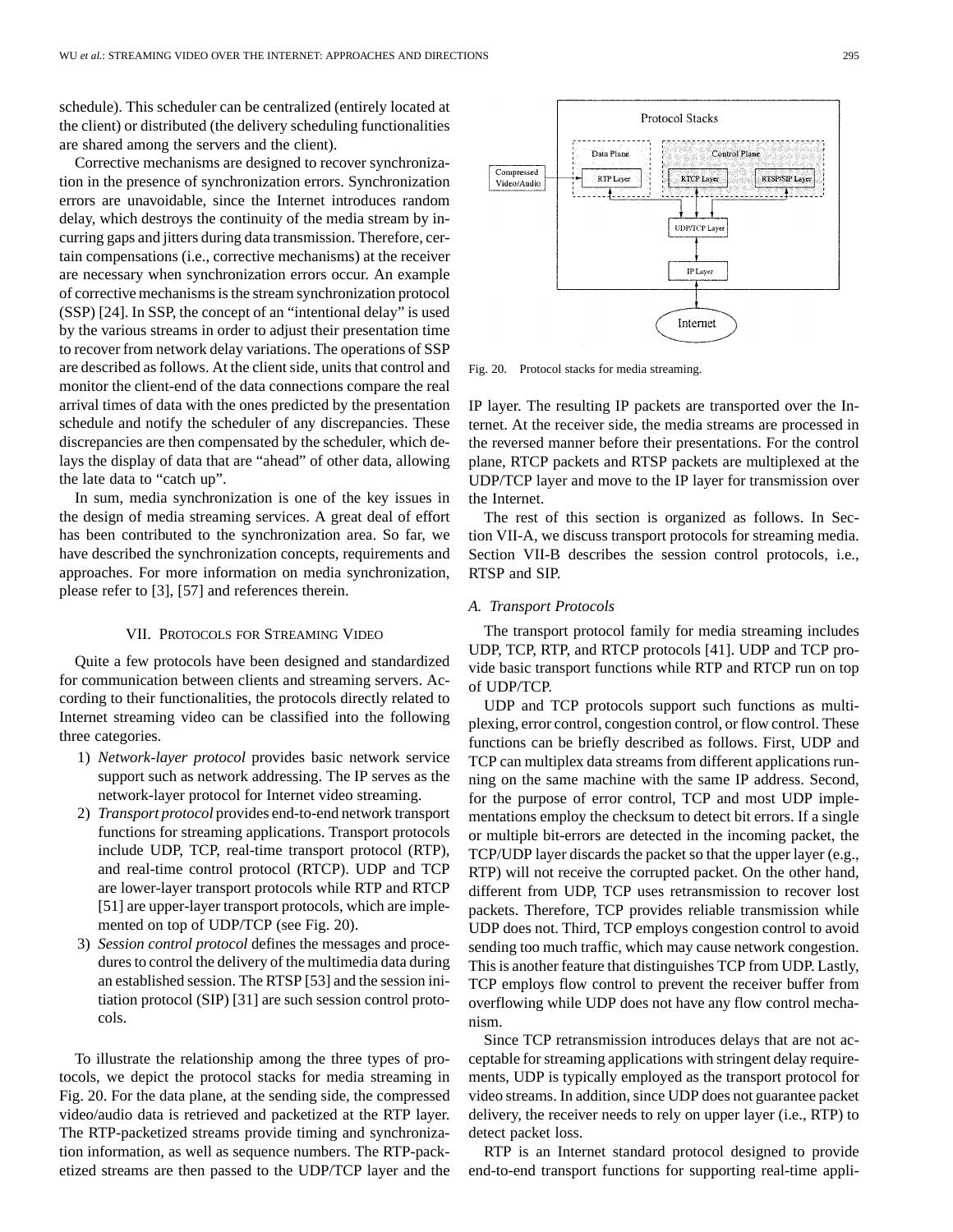cations [51]. RTCP is a companion protocol with RTP and is designed to provide QoS feedback to the participants of an RTP session. In other words, RTP is a data transfer protocol while RTCP is a control protocol.

RTP does not guarantee QoS or reliable delivery, but rather, provides the following functions in support of media streaming:

- 1) *Time-stamping:* RTP provides time-stamping to synchronize different media streams. Note that RTP itself is not responsible for the synchronization, which is left to the applications.
- 2) *Sequence numbering:* Since packets arriving at the receiver may be out of sequence (UDP does not deliver packets in sequence), RTP employs sequence numbering to place the incoming RTP packets in the correct order. The sequence number is also used for packet loss detection.
- 3) *Payload type identification:* The type of the payload contained in an RTP packet is indicated by an RTP-header field called payload type identifier. The receiver interprets the content of the packet based on the payload type identifier. Certain common payload types such as MPEG- $1/2$ audio and video have been assigned payload type numbers [52]. For other payloads, this assignment can be done with session control protocols.
- 4) *Source identification:* The source of each RTP packet is identified by an RTP-header field called Synchronization SouRCe identifier (SSRC), which provides a means for the receiver to distinguish different sources.

RTCP is the control protocol designed to work in conjunction with RTP [51]. In an RTP session, participants periodically send RTCP packets to convey feedback on quality of data delivery and information of membership. Basically, RTCP provides the following services:

- 1) *QoS feedback:* This is the primary function of RTCP. RTCP provides feedback to an application regarding the quality of data distribution. The feedback is in the form of sender reports (sent by the source) and receiver reports (sent by the receiver). The reports can contain information on the quality of reception such as: 1) fraction of the lost RTP packets, since the last report; 2) cumulative number of lost packets, since the beginning of reception; 3) packet interarrival jitter; and 4) delay since receiving the last sender's report. The control information is useful to the senders, the receivers, and third-party monitors. Based on the feedback, the sender can adjust its transmission rate (see Section III-A-1); the receivers can determine whether congestion is local, regional, or global; network managers can evaluate the network performance for multicast distribution.
- 2) *Participant identification:* A source can be identified by the SSRC field in the RTP header. Unfortunately, the SSRC identifier is not convenient for human users. To remedy this problem, the RTCP provides a human-friendly mechanism for source identification. Specifically, RTCP SDES (source description) packets contain textual information called canonical names as globally unique identifiers of the session participants.

It may include a user's name, telephone number, email address, and other information.

- 3) *Control packets scaling:* To scale the RTCP control packet transmission with the number of participants, a control mechanism is designed as follows. The control mechanism keeps the total control packets to 5% of the total session bandwidth. Among the control packets, 25% are allocated to the sender reports and 75% to the receiver reports. To prevent control packet starvation, at least one control packet is sent within 5 s at the sender or receiver.
- 4) *Inter-media synchronization:* RTCP sender reports contain an indication of real time and the corresponding RTP timestamp. This can be used in inter-media synchronization like lip synchronization in video.
- 5) *Minimal session control information.* This optional functionality can be used for transporting session information such as names of the participants.

## *B. Session Control Protocols: RTSP and SIP*

The RTSP is a session control protocol for streaming media over the Internet [53]. One of the main functions of RTSP is to support VCR-like control operations such as stop, pause/resume, fast forward, and fast backward. In addition, RTSP also provides means for choosing delivery channels (e.g., UDP, multicast UDP, or TCP), and delivery mechanisms based upon RTP. RTSP works for multicast as well as unicast.

Another main function of RTSP is to establish and control streams of continuous audio and video media between the media servers and the clients. Specifically, RTSP provides the following operations.

- 1) *Media retrieval:* The client can request a presentation description, and ask the server to setup a session to send the requested media data;
- 2) *Adding media to an existing session:* The server or the client can notify each other about any additional media becoming available to the established session.

In RTSP, each presentation and media stream is identified by an RTSP universal resource locator (URL). The overall presentation and the properties of the media are defined in a presentation description file, which may include the encoding, language, RTSP URLs, destination address, port, and other parameters. The presentation description file can be obtained by the client using HTTP, email, or other means.

SIP [31] is another session control protocol. Similar to RTSP, SIP can also create and terminate sessions with one or more participants. Unlike RTSP, SIP supports user mobility by proxying and redirecting requests to the user's current location.

To summarize, RTSP and SIP are designed to initiate and direct delivery of streaming media data from media servers. RTP is a transport protocol for streaming media data while RTCP is a protocol for monitoring delivery of RTP packets. UDP and TCP are lower-layer transport protocols for RTP/RTCP/RTSP/SIP packets and IP provides a common platform for delivering UDP/TCP packets over the Internet. The combination of these protocols provides a complete streaming service over the Internet.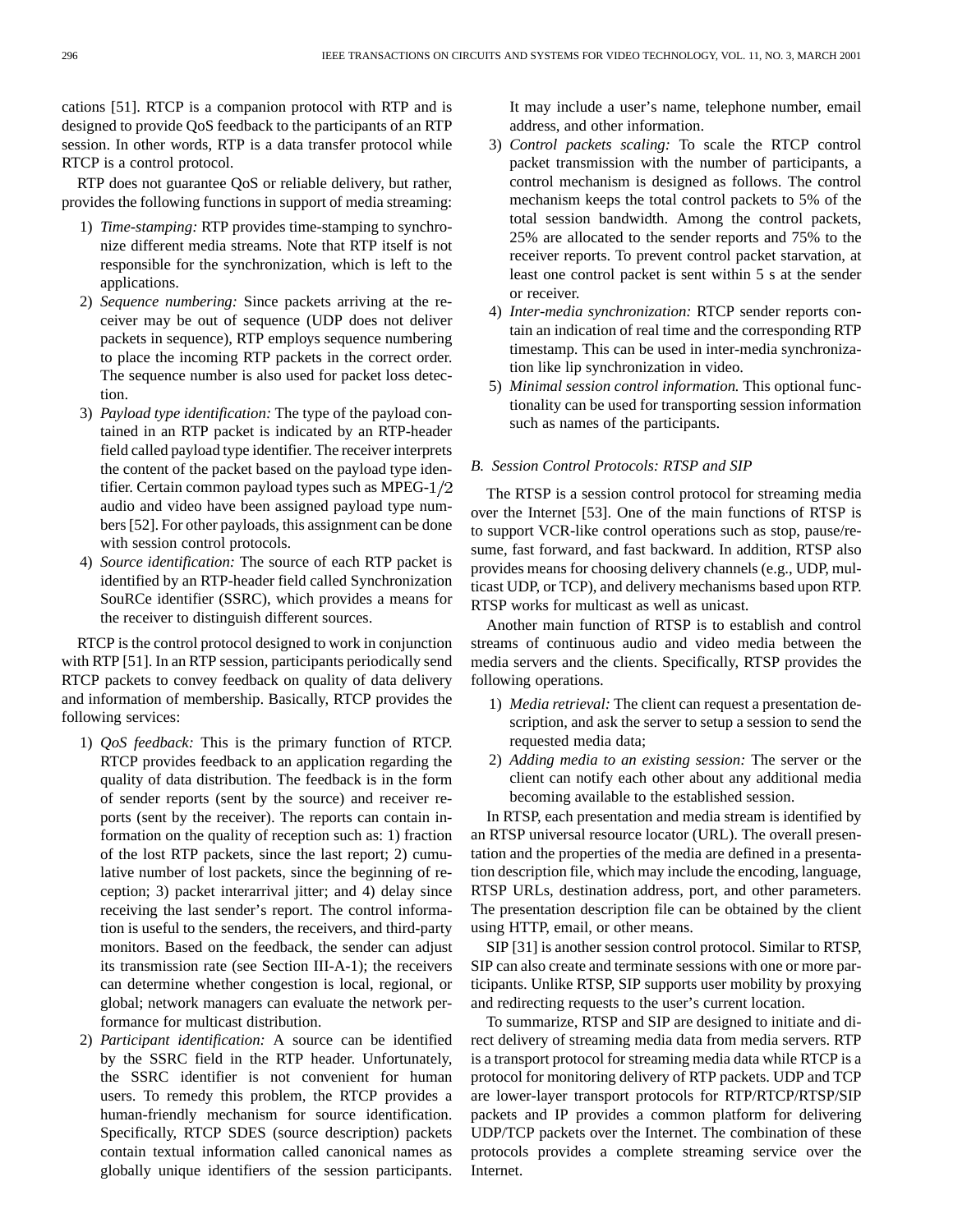

Fig. 21. A 3-D view of the set of video layers/levels.

## VIII. SUMMARY

Video streaming is an important component of many Internet multimedia applications, such as distance learning, digital libraries, home shopping, and video-on-demand. The best-effort nature of the current Internet poses many challenges to the design of streaming video systems. In this paper, we have surveyed major approaches and mechanisms for Internet video streaming. The objective is not to provide an exhaustive review of existing approaches and mechanisms, but instead to give the reader a perspective on the range of options available, and the associated tradeoffs among performance, functionality, and complexity.

To provide insights on design of streaming video systems, we summarize the pros and cons of the approaches discussed in the paper and point out future directions as follows.

1) *Video compression:* Most recent efforts on video compression for streaming video have been focused on scalable video coding. The primary objectives of on-going research on scalable video coding are to achieve high compression efficiency, high flexibility (bandwidth scalability), and/or low complexity. Due to the conflicting nature of efficiency, flexibility, and complexity, each scalable video coding scheme seeks a tradeoff among the three factors. Designers of video-streaming service need to choose an appropriate scalable video coding scheme, which meets the target efficiency and flexibility at an affordable cost/complexity.

A promising direction on scalable video coding is to integrate several video coding techniques to deal with QoS fluctuations in the networks. Scalable video coding is capable of coping with bandwidth variations; error-resilient encoding (discussed in Section III-B-3) can deal with packet loss; delay cognizant video coding [6], [7] was shown to be effective in dealing with delay variations. Hence, it is foreseen that combination of the three techniques could provide a range of solutions to the problem of QoS fluctuations. Fig. 21 illustrates the video layers/levels encoded by such an integrated encoder [7]. Specifically, Fig. 21 shows a 3-D view of

the whole set of video layers/levels when a two-level decomposition is applied to each dimension. The rate dimension corresponds to a partition of layers by bit rates; the delay dimension to a partition by delay tolerance; and the loss dimension to a partition by error resilience. A cube represents a video layer/level and characterizes its QoS triplet (rate, delay, loss) by its location. The cube nearest to the origin represents the core video information, i.e., the most visually significant data requiring the least bandwidth, least error resilient and lowest delay. This core layer may only carry key frames with the most aggressive compression and has no adaptability to any fluctuation. Adaptability is increased by adding layers/levels along one or more dimensions.

2) *Application-layer QoS control* includes congestion control and error control.

Congestion control takes the form of rate control. There are three kinds of rate control: source-based, receiver-based, and hybrid rate-control. The source-based rate control is suitable for unicast; the receiver-based and hybrid rate-control are suitable for multicast since both can achieve good tradeoff between bandwidth efficiency and service flexibility for multicast video. Probing and TCP-friendly modeling are two approaches for rate control. Most recent studies on source-based rate control have been focused on TCP-friendly adaptation [60], [78]. A number of TCP-friendly adaptation schemes have been proposed and demonstrated to achieve certain degree of fairness among competing connections, including TCP connections. However, strictly TCP-like rate control may result in sharp reductions in the transmission rate, and possibly unpleasant visual quality [66]. Therefore, for TCP-like rate control, it needs further investigation on how to trade off responsiveness in detecting and reacting to congestion with smooth fluctuation in visual quality.

Error-control mechanisms include FEC, retransmission, error-resilient encoding, and error concealment.

There are three kinds of FEC: channel coding, source coding-based FEC, and joint source/channel coding. The advantage of all FEC schemes over retransmission-based schemes is reduction in video transmission latency. Source coding-based FEC can achieve lower delay than channel coding while joint source/channel coding could achieve optimal performance in rate-distortion sense. The disadvantages of all FEC schemes are: increase in the transmission rate, and inflexibility to varying loss characteristics.

Unlike FEC, which adds redundancy regardless of correct receipt or loss, a retransmission-based scheme only resends the packets that are lost. Thus, a retransmissionbased scheme is adaptive to varying loss characteristics, resulting in efficient use of network resources. The limitation of delay-constrained retransmission-based schemes is that their effectiveness diminishes when the round trip time is too large.

Currently, an important direction is to combine FEC with retransmission [11], [29], [50]. In addition, FEC can be used in layered video multicast so that each client can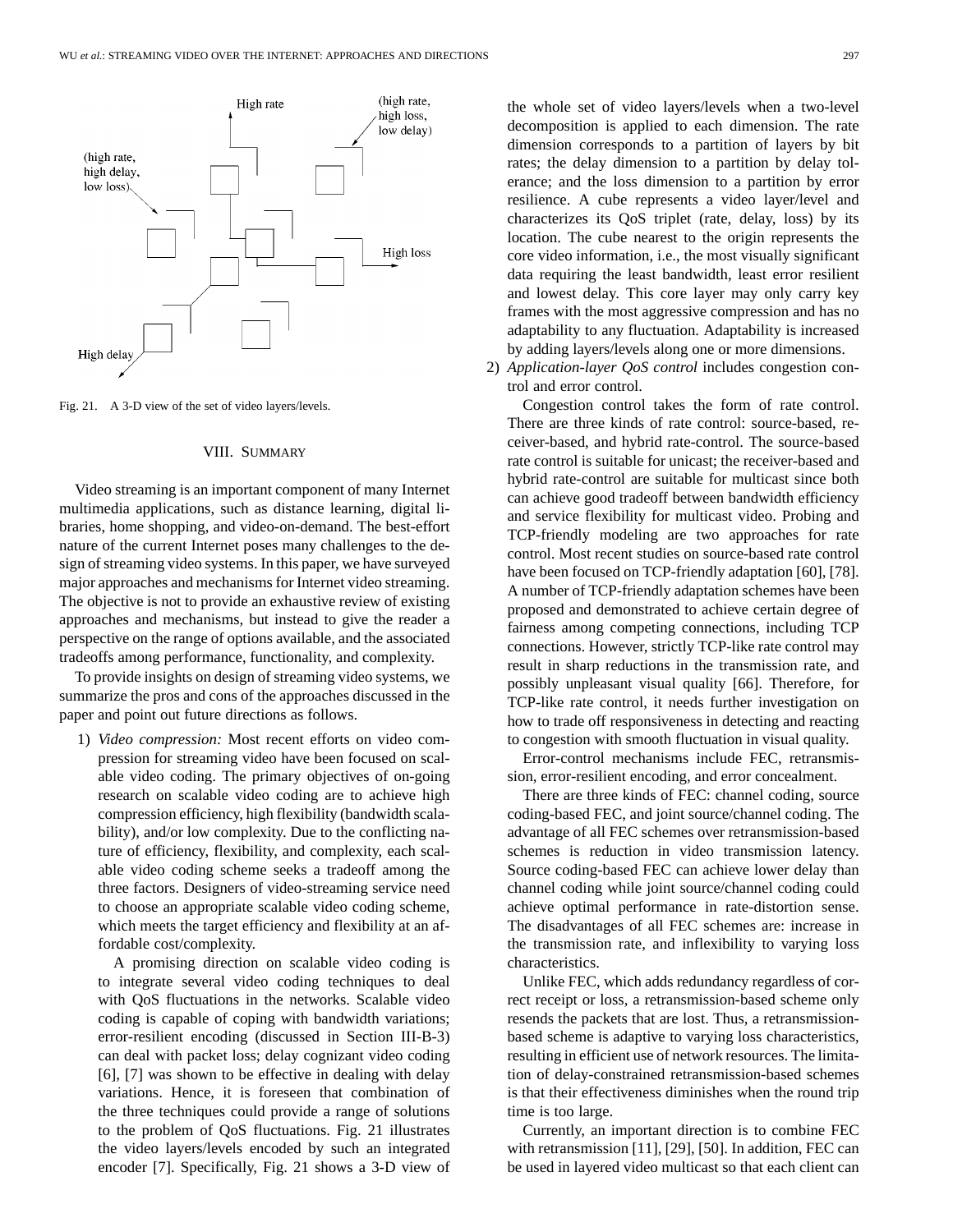individually trade off latency for quality based on its requirements. Examples of such an FEC-protected multicast include hierarchical FEC [59] and a receiver-driven layered multicast [11].

Multiple description coding is a recently proposed mechanism for error-resilient encoding. The advantage of MDC is its robustness to loss. The cost of MDC is reduction in compression efficiency. Current research effort gears toward finding a good tradeoff between the compression efficiency and the reconstruction quality from one description.

Error concealment is performed by the receiver (when packet loss occurs) and can be used in conjunction with any other techniques (e.g., congestion control and other error control mechanisms).

- 3) *Continuous media distribution services:* Network support is important to provide quality multimedia presentations. Continuous media distribution services are built on top of the best-effort Internet with the aim of achieving QoS and efficiency for streaming video. A major topic of active research is how to build a scalable, efficient, cost-effective and incremental deployable infrastructure for continuous media distribution.
- 4) *Streaming servers* are essential in providing streaming services. We have addressed the unique issues that concern designers of streaming servers and have reviewed the major approaches to the issues. Current research efforts include: 1) how to efficiently support VCR-like interactive control; 2) how to design efficient and reliable storage and retrieval of multimedia objects on disk arrays; 3) how to design highly scalable multimedia servers in a varity of environments ranging from video-on-demand servers to integrated multimedia file systems; and 4) how to design fault-tolerant storage systems with desirable features of both parity and mirroring (i.e., trade off the parity group size with the number of disks across which original data of a single disk is replicated for mirroring).
- 5) *Media synchronization* is a unique feature of multimedia applications. A great deal of effort has been contributed to the media synchronization area. However, how to achieve synchronization in multicast video while efficiently supporting VCR-like interactive functions have not been adequately addressed and remains a topic for future research.
- 6) *Protocols for streaming media:* Several protocols have been standardized for communication between clients and streaming servers. Future research topics on design of protocols include:1) how to take caches into account (e.g., how to communicate with continuous media caches and how to control continuous media caches); 2) how to efficiently support pause/resume operations in caches (since the pause/resume operations interfere with the sharing of a multimedia stream among different viewers); and 3) how to provide security in the protocols.

We would like to stress that the six areas (i.e., video compression, application-layer QoS control, continuous media distribution services, streaming servers, media synchronization, and protocols) are basic building blocks for a streaming video architecture. This architecture ties together a broad range of technologies from signal processing, networking and server design. A thorough understanding of the whole architecture is essential for developing the particular signal processing techniques (e.g., video compression) suitable for streaming video. Furthermore, an in-depth knowledge on both signal processing and networking technologies helps to make effective design and use of application-layer QoS control, continuous media distribution services, and protocols. Finally, a clear understanding of the overall architecture is instrumental in the design of efficient, scalable, and/or fault-tolerant streaming servers.

## **REFERENCES**

- [1] A. Albanese, J. Blömer, J. Edmonds, M. Luby, and M. Sudan, "Priority encoding transmission," *IEEE Trans. Inform. Theory*, vol. 42, pp. 1737–1744, Nov. 1996.
- [2] S. Berson, L. Golubchik, and R. R. Muntz, "Fault tolerant design of multimedia servers," in *Proc. ACM SIGMOD'95*, May 1995, pp. 364–375.
- [3] G. Blakowski and R. Steinmetz, "A media synchronization survey: Reference model, specification, and case studies," *IEEE J. Select. Areas Commun.*, vol. 14, pp. 5–35, Jan. 1996.
- [4] J.-C. Bolot, T. Turletti, and I. Wakeman, "Scalable feedback control for multicast video distribution in the Internet," in *Proc. ACM SIG-COMM'94*, London, U.K., Sept. 1994, pp. 58–67.
- [5] J.-C. Bolot and T. Turletti, "Adaptive error control for packet video in the Internet," *Proc. IEEE Int. Conf. Image Processing (ICIP'96)*, pp. 25–28, Sept. 1996.
- [6] Y.-C. Chang, D. G. Messerschmitt, T. Carney, and S. A. Klein.*. Delay cognizant video coding: Architecture, applications, and quality evaluations.* [Online] http://divine.EECS.Berkeley.EDU/~messer/
- [7] Y.-C. Chang and D. G. Messerschmitt.*. Adaptive layered video coding for multi-time scale bandwidth fluctuations* [Online] http://divine.EECS.Berkeley.EDU/~messer/
- [8] A. Chankhunthod, P. Danzig, C. Neerdaels, M. F. Schwartz, and K. J. Worrell, "A hierarchical Internet object cache," in *Proc. USENIX 1996 Annu. Technical Conf.*, Jan. 1996.
- [9] M. Chen, D. D. Kandlur, and P. S. Yu, "Support for fully interactive playout in a disk-array-based video server," in *Proc. ACM Multimedia'94*, New York, Oct. 1994.
- [10] S. Y. Cheung, M. Ammar, and X. Li, "On the use of destination set grouping to improve fairness in multicast video distribution," *Proc. IEEE INFOCOM'96*, pp. 553–560, Mar. 1996.
- [11] P. A. Chou, A. E. Mohr, A. Wang, and S. Mehrotra.*. Error control for receiver-driven layered multicast of audio and video* [Online] http://www.research.microsoft.com/~pachou/publications.htm
- [12] J. Y. Chung, J. W. S. Liu, and K. J. Lin, "Scheduling periodic jobs that allows imprecise results," *IEEE Trans. Comput.*, vol. 19, pp. 1156–1173, Sept. 1990.
- [13] G. J. Conklin, G. S. Greenbaum, K. O. Lillevold, A. F. Lippman, and Y. A. Reznik, "Video coding for streaming media delivery on the Internet," *IEEE Trans. Circuits Syst. Video Technol.*, vol. 11, Mar. 2001.
- [14] S. Deering, "Multicast routing in internetworks and extended LANs," in *Proc. ACM SIGCOMM'88*, Stanford, CA, Aug. 1988, pp. 55–64.
- [15] P. J. Denning, "Effects of scheduling on file memory operations," in *Proc. AFIPS Spring Joint Computer Conf.*, Reston, VA, 1967, pp. 9–21.
- [16] D. H. C. Du and Y.-J. Lee, "Scalable server and storage architectures for video streaming," *Proc. IEEE Int. Conf. Multimedia Computing and Systems*, pp. 62–67, June 1999.
- [17] A. Eleftheriadis and D. Anastassiou, "Meeting arbitrary QoS constraints using dynamic rate shaping of coded digital video," in *Proc. 5th Int. Workshop Network and Operating System Support for Digital Audio and Video (NOSSDAV'95)*, Apr. 1995, pp. 95–106.
- [18] L. Fan, P. Cao, J. Almeida, and A. Z. Broder, "Summary cache: A scalable wide-area web cache sharing protocol," *IEEE Trans. Networking*, vol. 8, pp. 281–293, June 2000.
- [19] FastForward Networks. (2000) FastForward networks' broadcast overlay architecture. [Online]. Available: http://www.ffnet.com/ pdfs/boa-whitepaper.pdf.
- [20] S. Floyd and K. Fall, "Promoting the use of end-to-end congestion control in the Internet," *IEEE Trans. Networking*, vol. 7, pp. 458–472, Aug. 1999.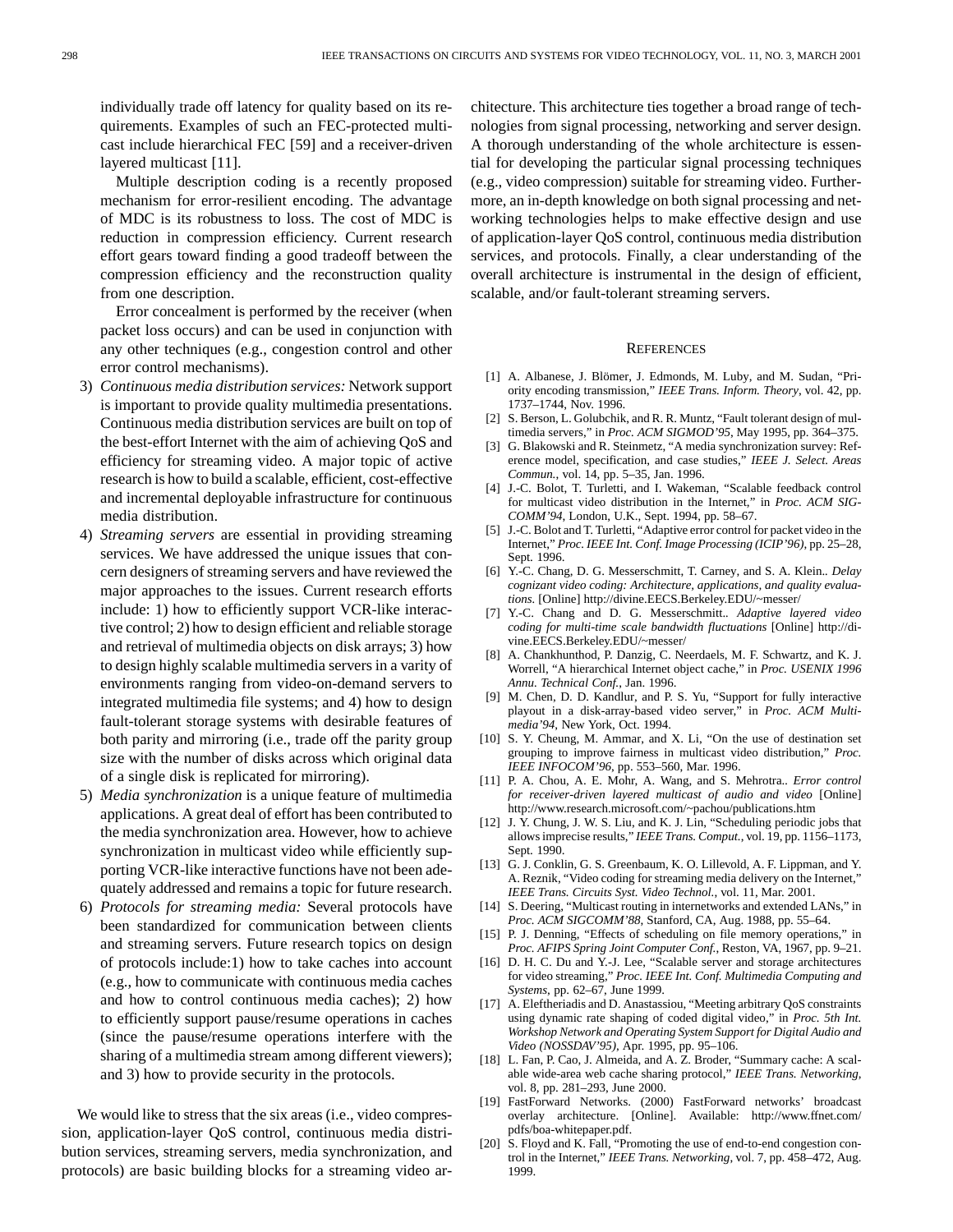- [21] J. Gafsi and E. W. Biersack, "Performance and reliability study for distributed video servers: Mirroring or parity?," in *Proc. IEEE Int. Conf. Multimedia Computing and Systems*, June 1999, pp. 628–634.
- [22] J. Gemmell and S. Christodoulakis, "Principles of delay sensitive multimedia data storage and retrieval," *ACM Trans. Inform. Syst.*, vol. 10, no. 1, pp. 51–90, Jan. 1992.
- [23] J. Gemmell, H. M. Vin, D. D. Kandlur, P. V. Rangan, and L. A. Rowe, "Multimedia storage servers: A tutorial," *IEEE Comput. Mag.*, vol. 28, pp. 40–49, May 1995.
- [24] N. D. Georganas, "Synchronization issues in multimedia presentational and conversational applications," in *Proc. Pacific Workshop on Distributed Multimedia Systems (DMS'96)*, June 1996.
- [25] M. Ghanbari, "Cell-loss concealment in ATM video codes," *IEEE Trans. Circuits Syst. Video Technol.*, vol. 3, pp. 238–247, June 1993.
- [26] G. A. Gibson and R. V. Meter, "Network attached storage architecture," *Commun. ACM*, vol. 43, no. 11, pp. 37–45, Nov. 2000.
- [27] B. Girod, U. Horn, and B. Belzer, "Scalable video coding with multiscale motion compensation and unequal error protection," in *Proc. Symp. Multimedia Communications and Video Coding*, New York, Oct. 1995, pp. 475–482.
- [28] A. Guha, "The evolution to network storage architectures for multimedia applications," *Proc. IEEE Int. Conf. Multimedia Computing and Systems*, pp. 68–73, June 1999.
- [29] Q. Guo, Q. Zhang, W. Zhu, and Y.-Q. Zhang, "Sender-adaptive and receiver-driven video multicasting," in *Proc. IEEE Int. Symp. Circuits and Systems (ISCAS 2001)*, Sydney, Australia, May 2001.
- [30] B. Hamidzadeh and J. Tsun-Ping, "Dynamic scheduling techniques for interactive hypermedia servers," *IEEE Trans. Consumer Electron.*, vol. 45, pp. 46–56, Feb. 1999.
- [31] M. Handley, H. Schulzrinne, E. Schooler, and J. Rosenberg, "SIP: Session Initiation Protocol," Internet Engineering Task Force, RFC 2543, Mar. 1999.
- [32] M. Hemy, U. Hengartner, P. Steenkiste, and T. Gross, "MPEG system streams in best-effort networks," *Proc. IEEE Packet Video'99*, Apr. 1999.
- [33] *Information Technology—Coding of audio-visual objects, part 1: Systems, part 2: Visual, part 3: Audio*, ISO/IEC JTC 1/SC 29/WG 11, FCD 14 496, Dec. 1998.
- [34] J. P. Jarmasz and N. D. Georganas, "Designing a distributed multimedia synchronization scheduler," *Proc. IEEE Int. Conf. Multimedia Computing and Systems*, pp. 451–457, June 1997.
- [35] R. G. Kermode, "Smart Network Caches: Localized Content and Application Negotiated Recovery Mechanisms for Multicast Media Distribution," Ph.D. dissertation, MIT, Cambridge, MA, June 1998.
- [36] B.-J. Kim, Z. Xiong, and W. A. Pearlman, "Low bit-rate scalable video coding with 3D set partitioning in hierarchical trees (3D SPIHT)," *IEEE Trans. Circuits Syst. Video Technol.*, vol. 10, pp. 1374–1387, Dec. 2000.
- [37] S. Li, F. Wu, and Y.-Q. Zhang, "Study of a New Approach to Improve FGS Video Coding Efficiency," ISO/IEC JTC1/SC29/WG11, MPEG99/M5583, Dec. 1999.
- [38] W. Li, "Bit-Plane Coding of DCT Coefficients for Fine Granularity Scalability," ISO/IEC JTC1/SC29/WG11, MPEG98/M3989, Oct. 1998.
- [39] -, "Streaming video profile in MPEG-4," IEEE Trans. Circuits Syst. *Video Technol.*, vol. 11, Mar 2001.
- [40] C.-W. Lin, J. Youn, J. Zhou, M.-T. Sun, and I. Sodagar, "MPEG video streaming with VCR functionality," *IEEE Trans. Circuits Syst. Video Technol.*, vol. 11, . , Mar. 2001.
- [41] *Handbook of Communication Technologies: The Next Decade-Multimedia over IP: RSVP, RTP, RTCP, RTSP*, R. Osso, Ed., CRC Press, Boca Raton, FL, 1999, pp. 29–46.
- [42] C. L. Liu and J. W. Layland, "Scheduling algorithms for multiprogramming in a hard real-time environment," *J. Assoc. Comput. Mach.*, vol. 20, no. 1, pp. 46–61, Jan. 1973.
- [43] S. McCanne, V. Jacobson, and M. Vetterli, "Receiver-driven layered multicast," in *Proc. ACM SIGCOMM'96*, Aug. 1996, pp. 117–130.
- [44] Z. Miao and A. Ortega, "Proxy caching for efficient video services over the Internet," in *Proc. Packet Video'99*, New York, Apr. 1999.
- [45] A. Mourad, "Doubly-striped disk mirroring: Reliable storage for video servers," *Multimedia, Tools and Applicat.*, vol. 2, pp. 253–272, May 1996.
- [46] B. Ozden, R. Rastogi, P. Shenoy, and A. Silberschatz, "Fault-tolerant architectures for continuous media servers," in *Proc. ACM SIGMOD'96*, June 1996, pp. 79–90.
- [47] R. Puri, K. Ramchandran, K. W. Lee, and V. Bharghavan, "Application of FEC based multiple description coding to Internet video streaming and multicast," in *Proc. Packet Video Workshop*, Cagliari, Sardinia, Italy, May 1–2, 2000.
- [48] A. L. Reddy and J. Wyllie, "Disk scheduling in a multimedia I/O system," in *Proc. ACM Multimedia'93*, Anaheim, CA, Aug. 1–6, 1993, pp. 289–297.
- [49] J. Rexford, S. Sen, and A. Basso, "A smoothing proxy service for variable-bit-rate streaming video," in *Proc. IEEE Global Internet Symp.*, Rio de Janeiro, Brazil, Dec. 1999.
- [50] I. Rhee, "Error control techniques for interactive low-bit-rate video transmission over the Internet," in *Proc. ACM SIGCOMM'98*, Vancouver, Canada, Aug. 1998.
- [51] H. Schulzrinne, S. Casner, R. Frederick, and V. Jacobson, "RTP: A Transport Protocol for Real-Time Applications," Internet Engineering Task Force, RFC 1889, Jan. 1996.
- [52] H. Schulzrinne, "RTP Profile for Audio and Video Conferences with Minimal Control," Internet Engineering Task Force, RFC 1890, Jan. 1996.
- [53] H. Schulzrinne, A. Rao, and R. Lanphier, "Real Time Streaming Protocol (RTSP)," Internet Engineering Task Force, RFC 2326, Apr. 1998.
- [54] S. Sen, J. Rexford, and D. Towsley, "Proxy prefix caching for multimedia streams," *Proc. IEEE INFOCOM'99*, Mar. 1999.
- [55] P. Shenoy and H. M. Vin, "Efficient striping techniques for multimedia file servers," *Perform. Eval.*, vol. 38, no. 3–4, pp. 175–199, Dec. 1999.
- [56] A. Silberschatz, J. Peterson, and P. Galvin, *Operating System Concepts*, 3rd ed. Reading, MA: Addison-Wesley, 1991.
- [57] R. Steinmetz and K. Nahrstedt, *Multimedia: Computing, Communications and Applications*. Englewood Cliffs, NJ: Prentice-Hall, 1995.
- [58] H. Sun and W. Kwok, "Concealment of damaged block transform coded images using projection onto convex sets," *IEEE Trans. Image Processing*, vol. 4, pp. 470–477, Apr. 1995.
- [59] W. Tan and A. Zakhor, "Multicast transmission of scalable video using receiver-driven hierarchical FEC," in *Proc. Packet Video'99*, New York, Apr. 1999.
- [60]  $\longrightarrow$ , "Real-time Internet video using error resilient scalable compression and TCP-friendly transport protocol," *IEEE Trans. Multimedia*, vol. 1, pp. 172–186, June 1999.
- [61] A. S. Tanenbaum, *Modern Operating Systems*, 1st ed. Englewood Cliffs, NJ: Prentice-Hall, Feb. 1992.
- [62] D. Taubman and A. Zakhor, "A common framework for rate and distortion based scaling of highly scalable compressed video," *IEEE Trans. Circuits Syst. Video Technol.*, vol. 6, pp. 329–354, Aug. 1996.
- [63] R. Tewari, D. M. Dias, W. Kish, and H. Vin, "Design and performance tradeoffs in clustered video servers," *Proc. IEEE Int. Conf. Multimedia Computing and Systems*, pp. 144–150, June 1996.
- [64] T. Turletti and C. Huitema, "Videoconferencing on the Internet," *IEEE Trans. Networking*, vol. 4, pp. 340–351, June 1996.
- H. M. Vin, P. Goyal, A. Goyal, and A. Goyal, "A statistical admission control algorithm for multimedia servers," in *Proc. ACM Multimedia'94*, Oct. 1994, pp. 33–40.
- [66] X. Wang and H. Schulzrinne, "Comparison of adaptive Internet multimedia applications," *IEICE Trans. Commun.*, vol. E82-B, no. 6, pp. 806–818, June 1999.
- [67] Y. Wang, Q.-F. Zhu, and L. Shaw, "Maximally smooth image recovery in transform coding," *IEEE Trans. Commun.*, vol. 41, pp. 1544–1551, Oct. 1993.
- [68] Y. Wang, M. T. Orchard, and A. R. Reibman, "Multiple description image coding for noisy channels by pairing transform coefficients," *Proc. IEEE Workshop on Multimedia Signal Processing*, pp. 419–424, June 1997.
- [69] Y. Wang and Q.-F. Zhu, "Error control and concealment for video communication: A review," *Proc. IEEE*, vol. 86, pp. 974–997, May 1998.
- [70] D. Wu, Y. T. Hou, W. Zhu, H.-J. Lee, T. Chiang, Y.-Q. Zhang, and H. J. Chao, "On end-to-end architecture for transporting MPEG-4 video over the Internet," *IEEE Trans. Circuits Syst. Video Technol.*, vol. 10, pp. 923–941, Sept. 2000.
- [71] D. Wu, Y. T. Hou, and Y.-Q. Zhang, "Transporting real-time video over the Internet: Challenges and approaches," *Proc. IEEE*, vol. 88, pp. 1855–1875, Dec. 2000.
- [72] F. Wu, S. Li, and Y.-Q. Zhang, "A framework for efficient progressive fine granularity scalable video coding," *IEEE Trans. Circuits Syst. Video Technol.*, vol. 11, pp. 282–300, Mar. 2001.
- [73] X. Wu, S. Cheng, and Z. Xiong, "On packetization of embedded multimedia bitstreams," *IEEE Trans. Multimedia, Special Issue on Multimedia over IP*, 2001, to be published.
- [74] J. Xu, Z. Xiong, S. Li, and Y.-Q. Zhang. Three-dimensional embedded subband coding with optimized truncation (3-D ESCOT). [Online] http://lena.tamu.edu/~zx/